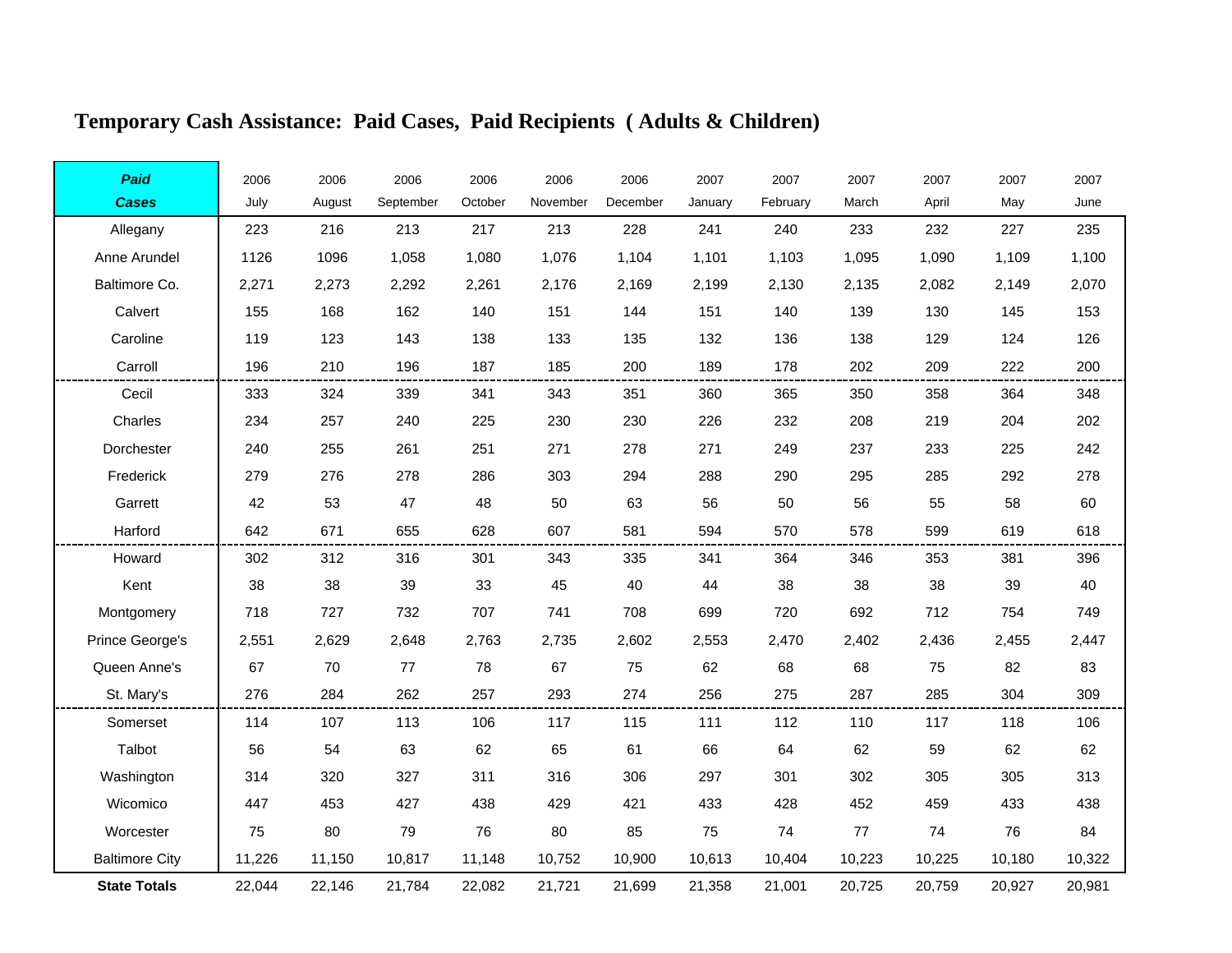| <b>TOTAL</b>           | 2006   | 2006   | 2006      | 2006    | 2006     | 2006     | 2007    | 2007     | 2007   | 2007   | 2007   | 2007   |
|------------------------|--------|--------|-----------|---------|----------|----------|---------|----------|--------|--------|--------|--------|
| <b>Paid Recipients</b> | July   | August | September | October | November | December | January | February | March  | April  | June   | June   |
| Allegany               | 498    | 467    | 466       | 491     | 490      | 532      | 554     | 552      | 525    | 520    | 497    | 512    |
| Anne Arundel           | 2,688  | 2,591  | 2,518     | 2,568   | 2,544    | 2,592    | 2,477   | 2,481    | 2,459  | 2,562  | 2,617  | 2,573  |
| Baltimore Co.          | 4,797  | 4,882  | 4,896     | 4,823   | 4,704    | 4,670    | 4,701   | 4,545    | 4,552  | 4,436  | 4,611  | 4,396  |
| Calvert                | 405    | 420    | 414       | 346     | 360      | 350      | 371     | 314      | 321    | 311    | 349    | 367    |
| Caroline               | 254    | 266    | 303       | 304     | 307      | 298      | 278     | 287      | 292    | 262    | 270    | 250    |
| Carroll                | 445    | 470    | 433       | 414     | 378      | 436      | 419     | 390      | 434    | 447    | 480    | 432    |
| Cecil                  | 766    | 761    | 784       | 796     | 798      | 800      | 838     | 878      | 812    | 848    | 840    | 787    |
| Charles                | 523    | 600    | 527       | 472     | 485      | 473      | 465     | 471      | 411    | 457    | 410    | 409    |
| Dorchester             | 554    | 585    | 608       | 592     | 644      | 663      | 652     | 586      | 541    | 539    | 517    | 558    |
| Frederick              | 625    | 602    | 620       | 648     | 697      | 673      | 662     | 655      | 659    | 648    | 680    | 663    |
| Garrett                | 81     | 110    | 96        | 94      | 100      | 151      | 124     | 106      | 134    | 124    | 137    | 142    |
| Harford                | 1,566  | 1,577  | 1,535     | 1,451   | 1,375    | 1,315    | 1,358   | 1,302    | 1,315  | 1,388  | 1,446  | 1,477  |
| Howard                 | 719    | 752    | 732       | 714     | 827      | 828      | 837     | 868      | 851    | 851    | 926    | 951    |
| Kent                   | 67     | 68     | 66        | 58      | 73       | 71       | 81      | 66       | 66     | 71     | 69     | 73     |
| Montgomery             | 1,648  | 1,671  | 1,681     | 1,586   | 1,704    | 1,633    | 1,539   | 1,621    | 1,530  | 1,614  | 1,745  | 1,705  |
| Prince George's        | 5,844  | 6,096  | 6,150     | 6,400   | 6,302    | 5,957    | 5,809   | 5,643    | 5,487  | 5,509  | 5,591  | 5,650  |
| Queen Anne's           | 119    | 128    | 143       | 153     | 131      | 146      | 114     | 127      | 127    | 159    | 175    | 169    |
| St. Mary's             | 680    | 688    | 638       | 623     | 706      | 656      | 612     | 671      | 716    | 716    | 757    | 804    |
| Somerset               | 258    | 250    | 289       | 272     | 288      | 283      | 276     | 268      | 263    | 301    | 310    | 269    |
| Talbot                 | 95     | 89     | 101       | 107     | 112      | 112      | 117     | 107      | 106    | 107    | 115    | 107    |
| Washington             | 679    | 710    | 731       | 682     | 694      | 675      | 639     | 654      | 695    | 680    | 654    | 685    |
| Wicomico               | 1,042  | 1,049  | 983       | 992     | 958      | 923      | 976     | 956      | 1,018  | 1,054  | 992    | 1,000  |
| Worcester              | 156    | 159    | 166       | 152     | 164      | 178      | 147     | 128      | 129    | 124    | 140    | 153    |
| <b>Baltimore City</b>  | 27,411 | 27,119 | 26,182    | 27,157  | 26,095   | 26,521   | 25,713  | 25,019   | 24,506 | 24,726 | 24,521 | 24,956 |

51,920 52,110 51,062 51,895 50,936 50,936 49,759 48,695 47,949 48,454 48,849 49,088

**State Totals**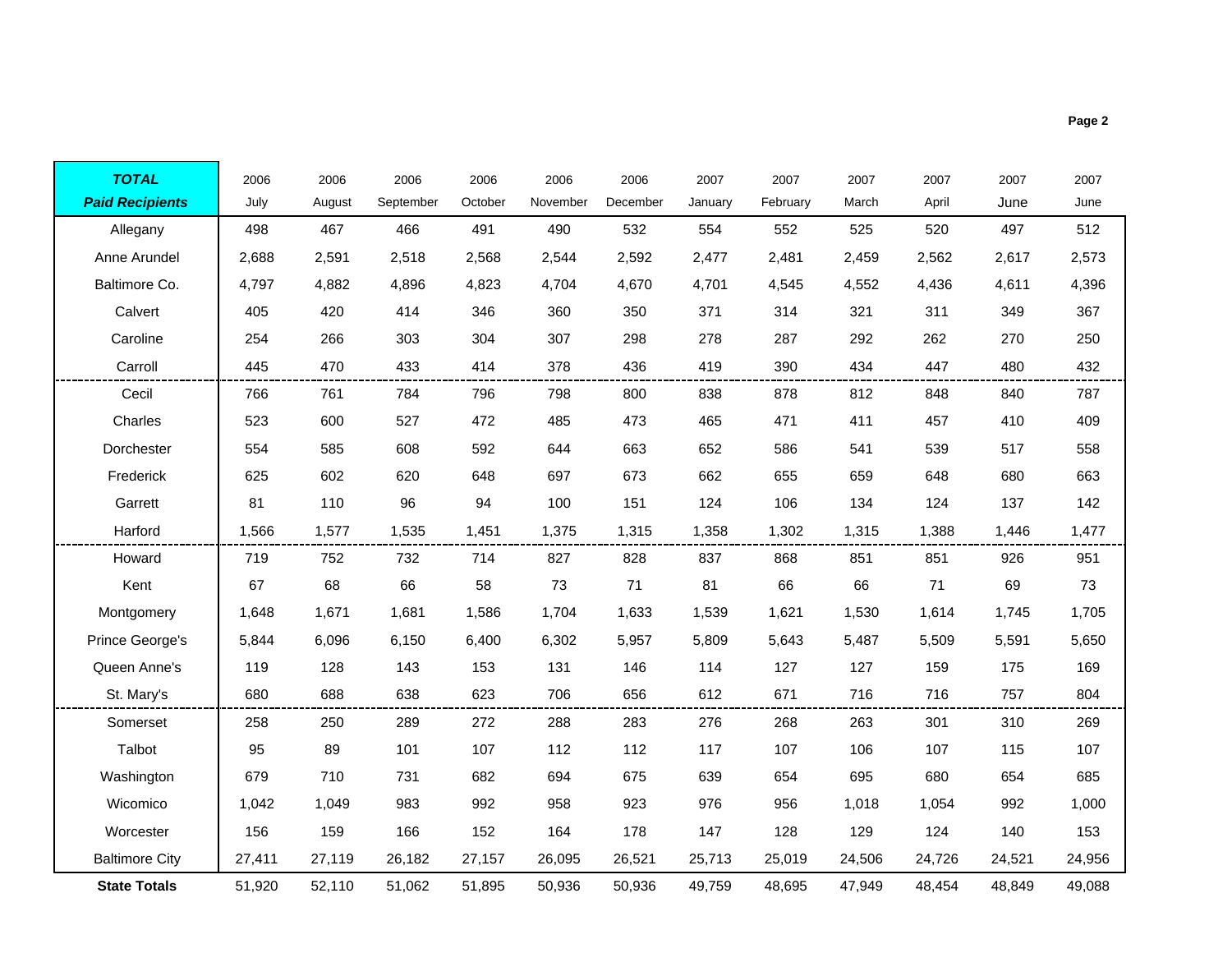| <b>ADULT</b>           | 2006   | 2006   | 2006      | 2006    | 2006     | 2006     | 2007    | 2007     | 2007   | 2007   | 2007   | 2007   |
|------------------------|--------|--------|-----------|---------|----------|----------|---------|----------|--------|--------|--------|--------|
| <b>Paid Recipients</b> | July   | August | September | October | November | December | January | February | March  | April  | June   | June   |
| Allegany               | 117    | 107    | 107       | 113     | 115      | 130      | 135     | 143      | 131    | 136    | 135    | 134    |
| Anne Arundel           | 696    | 649    | 617       | 631     | 643      | 653      | 635     | 609      | 607    | 632    | 638    | 631    |
| Baltimore Co.          | 1,217  | 1,237  | 1,209     | 1,164   | 1,108    | 1,091    | 1,131   | 1,049    | 1,077  | 1,026  | 1,117  | 1,039  |
| Calvert                | 112    | 117    | 118       | 90      | 90       | 88       | 92      | 87       | 83     | 78     | 94     | 101    |
| Caroline               | 55     | 56     | 68        | 74      | 69       | 68       | 61      | 67       | 71     | 63     | 63     | 60     |
| Carroll                | 126    | 136    | 117       | 114     | 102      | 116      | 113     | 105      | 126    | 127    | 147    | 124    |
| Cecil                  | 196    | 192    | 195       | 205     | 210      | 209      | 224     | 241      | 223    | 232    | 235    | 212    |
| Charles                | 95     | 112    | 96        | 82      | 82       | 77       | 76      | 83       | 61     | 75     | 64     | 66     |
| Dorchester             | 159    | 163    | 167       | 163     | 175      | 192      | 181     | 159      | 139    | 144    | 136    | 141    |
| Frederick              | 145    | 142    | 140       | 155     | 169      | 164      | 164     | 160      | 166    | 157    | 161    | 160    |
| Garrett                | 21     | 32     | 26        | 26      | 27       | 48       | 41      | 32       | 41     | 38     | 42     | 47     |
| Harford                | 421    | 424    | 426       | 387     | 355      | 332      | 338     | 324      | 332    | 361    | 380    | 371    |
| Howard                 | 196    | 199    | 196       | 188     | 220      | 226      | 240     | 248      | 235    | 233    | 264    | 277    |
| Kent                   | 12     | 14     | 13        | 9       | 12       | 13       | 12      | 10       | 11     | 12     | 10     | 16     |
| Montgomery             | 362    | 385    | 374       | 341     | 379      | 361      | 338     | 354      | 330    | 360    | 404    | 389    |
| Prince George's        | 1,361  | 1,409  | 1,459     | 1,557   | 1,554    | 1,420    | 1,380   | 1,289    | 1,253  | 1,274  | 1,296  | 1,290  |
| Queen Anne's           | 33     | 35     | 43        | 41      | 37       | 46       | 32      | 38       | 37     | 50     | 53     | 53     |
| St. Mary's             | 191    | 198    | 181       | 176     | 203      | 183      | 166     | 187      | 207    | 205    | 217    | 232    |
| Somerset               | 66     | 58     | 67        | 63      | 68       | 66       | 62      | 69       | 67     | 75     | 80     | 66     |
| Talbot                 | 9      | 8      | 13        | 9       | 11       | 13       | 12      | 15       | 16     | 13     | 20     | 15     |
| Washington             | 163    | 172    | 180       | 161     | 165      | 151      | 141     | 146      | 157    | 155    | 153    | 160    |
| Wicomico               | 229    | 241    | 216       | 216     | 211      | 208      | 225     | 222      | 242    | 249    | 226    | 229    |
| Worcester              | 21     | 23     | 24        | 20      | 24       | 29       | 22      | 15       | 14     | 15     | 20     | 24     |
| <b>Baltimore City</b>  | 7,467  | 7,403  | 7,130     | 7,417   | 7,084    | 7,191    | 6,972   | 6,745    | 6,596  | 6,608  | 6,553  | 6,746  |
| <b>State Totals</b>    | 13,470 | 13,512 | 13,182    | 13,402  | 13,113   | 13,075   | 12,793  | 12,397   | 12,222 | 12,318 | 12,508 | 12,583 |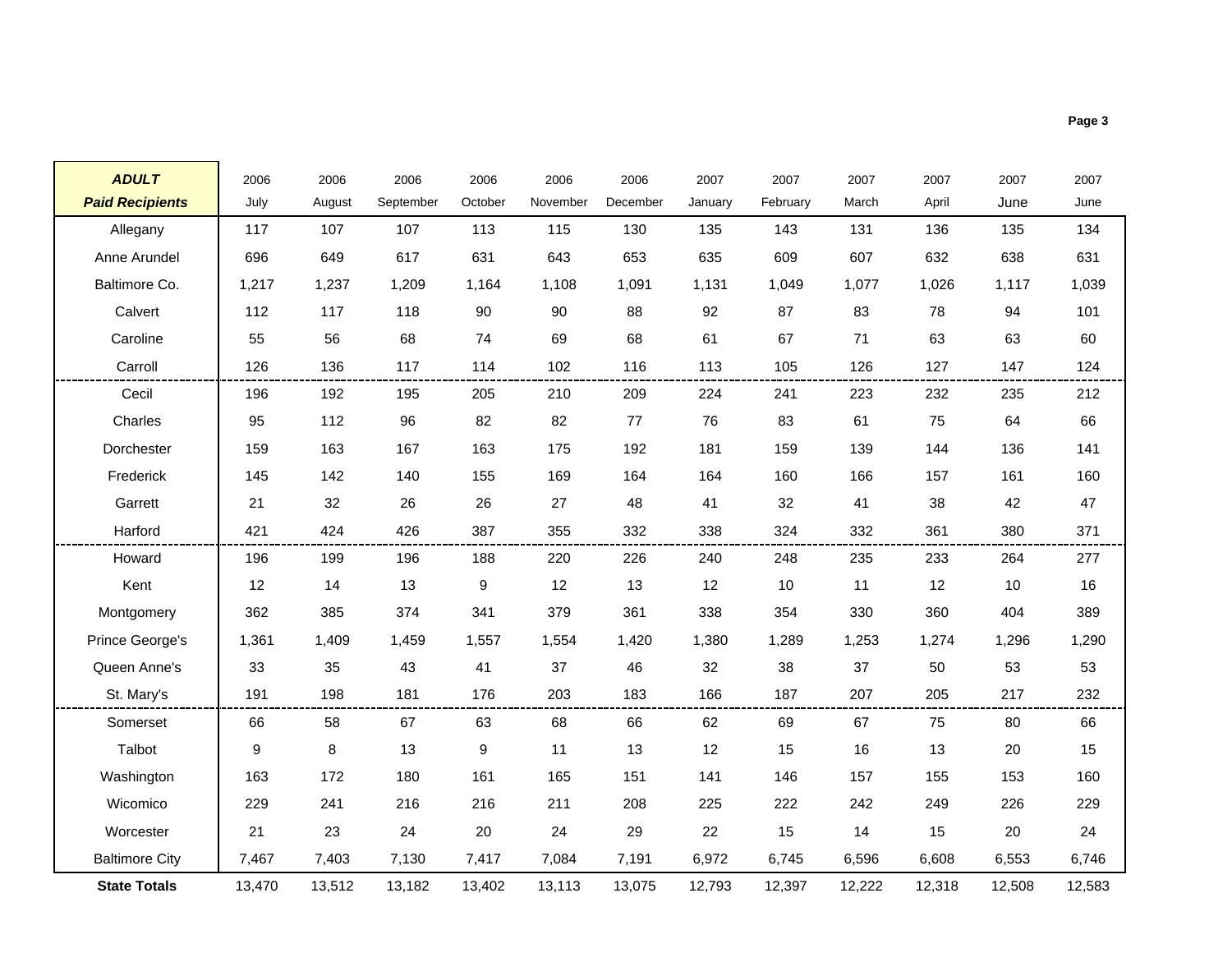| <b>CHILD</b>           | 2006   | 2006   | 2006      | 2006    | 2006     | 2006     | 2007    | 2007     | 2007   | 2007   | 2007   | 2007   |
|------------------------|--------|--------|-----------|---------|----------|----------|---------|----------|--------|--------|--------|--------|
| <b>Paid Recipients</b> | July   | August | September | October | November | December | January | February | March  | April  | June   | June   |
| Allegany               | 381    | 360    | 359       | 378     | 375      | 402      | 419     | 409      | 394    | 384    | 362    | 378    |
| Anne Arundel           | 1,992  | 1,942  | 1901      | 1,937   | 1,901    | 1,939    | 1,842   | 1,872    | 1,852  | 1,930  | 1,979  | 1,942  |
| Baltimore Co.          | 3,580  | 3,645  | 3,687     | 3,659   | 3,596    | 3,579    | 3,570   | 3,496    | 3,475  | 3,410  | 3,494  | 3,357  |
| Calvert                | 293    | 303    | 296       | 256     | 270      | 262      | 279     | 230      | 238    | 233    | 255    | 266    |
| Caroline               | 199    | 210    | 235       | 230     | 238      | 230      | 217     | 220      | 221    | 199    | 207    | 190    |
| Carroll                | 319    | 334    | 316       | 300     | 276      | 320      | 306     | 285      | 308    | 320    | 333    | 308    |
| Cecil                  | 570    | 569    | 589       | 591     | 588      | 591      | 614     | 637      | 589    | 616    | 605    | 575    |
| Charles                | 428    | 488    | 431       | 390     | 403      | 396      | 389     | 388      | 350    | 382    | 346    | 343    |
| Dorchester             | 395    | 422    | 441       | 429     | 469      | 471      | 471     | 427      | 402    | 395    | 381    | 417    |
| Frederick              | 480    | 460    | 480       | 493     | 528      | 509      | 498     | 495      | 493    | 491    | 519    | 503    |
| Garrett                | 60     | 78     | 70        | 68      | 73       | 103      | 83      | 74       | 93     | 86     | 95     | 95     |
| Harford                | 1,145  | 1,153  | 1,109     | 1,064   | 1,020    | 983      | 1,020   | 978      | 983    | 1,027  | 1,066  | 1,106  |
| Howard                 | 523    | 553    | 536       | 526     | 607      | 602      | 597     | 620      | 616    | 618    | 662    | 674    |
| Kent                   | 55     | 54     | 53        | 49      | 61       | 58       | 69      | 56       | 55     | 59     | 59     | 57     |
| Montgomery             | 1,286  | 1,286  | 1,307     | 1,245   | 1,325    | 1,272    | 1,201   | 1,267    | 1,200  | 1,254  | 1,341  | 1,316  |
| Prince George's        | 4,483  | 4,687  | 4,691     | 4,843   | 4,748    | 4,537    | 4,429   | 4,354    | 4,234  | 4,235  | 4,295  | 4,360  |
| Queen Anne's           | 86     | 93     | 100       | 112     | 94       | 100      | 82      | 89       | 90     | 109    | 122    | 116    |
| St. Mary's             | 489    | 490    | 457       | 447     | 503      | 473      | 446     | 484      | 509    | 511    | 540    | 572    |
| Somerset               | 192    | 192    | 222       | 209     | 220      | 217      | 214     | 199      | 196    | 226    | 230    | 203    |
| Talbot                 | 86     | 81     | 88        | 98      | 101      | 99       | 105     | 92       | 90     | 94     | 95     | 92     |
| Washington             | 516    | 538    | 551       | 521     | 529      | 524      | 498     | 508      | 538    | 525    | 501    | 525    |
| Wicomico               | 813    | 808    | 767       | 776     | 747      | 715      | 751     | 734      | 776    | 805    | 766    | 771    |
| Worcester              | 135    | 136    | 142       | 132     | 140      | 149      | 125     | 113      | 115    | 109    | 120    | 129    |
| <b>Baltimore City</b>  | 19,944 | 19,716 | 19,052    | 19,740  | 19,011   | 19,330   | 18,741  | 18,274   | 17,910 | 18,118 | 17,968 | 18,210 |
| <b>State Totals</b>    | 38,450 | 38,598 | 37,880    | 38,493  | 37,823   | 37,861   | 36,966  | 36,301   | 35,727 | 36,136 | 36,341 | 36,505 |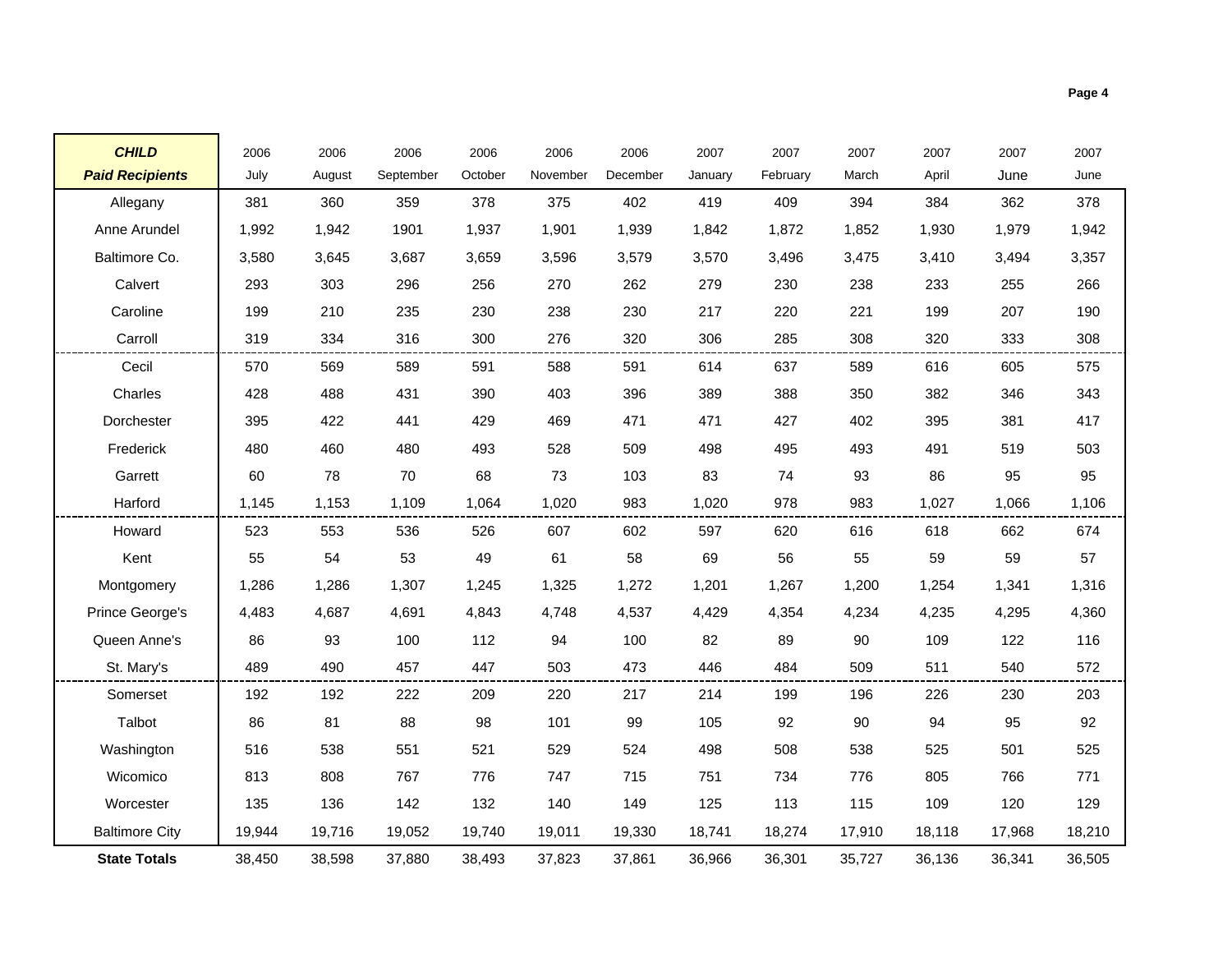| <b>Applications</b>   | 2006  | 2006           | 2006      | 2006    | 2006     | 2006     | 2007    | 2007     | 2007             | 2007             | 2007  | 2007  |
|-----------------------|-------|----------------|-----------|---------|----------|----------|---------|----------|------------------|------------------|-------|-------|
| <b>Received</b>       | July  | August         | September | October | November | December | January | February | March            | April            | May   | June  |
| Allegany              | 48    | 57             | 51        | 45      | 63       | 60       | 49      | 33       | 40               | 46               | 59    | 62    |
| Anne Arundel          | 214   | 288            | 255       | 255     | 215      | 253      | 311     | 197      | 288              | 241              | 291   | 297   |
| Baltimore Co.         | 502   | 602            | 518       | 479     | 370      | 405      | 484     | 376      | 563              | 465              | 492   | 497   |
| Calvert               | 41    | 29             | 18        | 36      | 25       | 17       | 38      | 21       | 29               | 40               | 37    | 39    |
| Caroline              | 27    | 30             | 33        | 29      | 19       | 13       | 29      | 28       | 27               | 19               | 22    | 22    |
| Carroll               | 30    | 45             | 27        | 44      | 39       | 39       | 52      | 35       | 45               | 50               | 46    | 60    |
| Cecil                 | 106   | 150            | 127       | 135     | 97       | 93       | 125     | 75       | 126              | 102              | 112   | 115   |
| Charles               | 62    | 79             | 66        | 66      | 65       | 53       | 67      | 41       | 55               | 62               | 51    | 55    |
| Dorchester            | 29    | 32             | 42        | 46      | 32       | 34       | 22      | 20       | 30               | 31               | 42    | 41    |
| Frederick             | 71    | 93             | 85        | 68      | 52       | 41       | $71$    | 48       | 73               | 46               | 44    | 64    |
| Garrett               | 13    | $\overline{7}$ | 11        | 22      | 11       | 12       | 6       | 10       | 16               | $\overline{7}$   | 14    | 12    |
| Harford               | 131   | 168            | 110       | 108     | 87       | 88       | 94      | 73       | 100              | 98               | 117   | 97    |
| Howard                | 64    | 93             | 68        | 70      | 79       | 76       | 99      | 51       | 86               | 72               | 90    | 105   |
| Kent                  | 8     | 18             | 12        | 14      | 16       | 19       | 10      | 11       | $\boldsymbol{9}$ | $\boldsymbol{9}$ | 14    | 17    |
| Montgomery            | 302   | 357            | 337       | 321     | 256      | 254      | 318     | 222      | 367              | 342              | 352   | 373   |
| Prince George's       | 487   | 712            | 578       | 613     | 518      | 619      | 538     | 342      | 557              | 491              | 526   | 548   |
| Queen Anne's          | 21    | 20             | 12        | 15      | 18       | 8        | 11      | 15       | 20               | 13               | 17    | 10    |
| St. Mary's            | 46    | 58             | 46        | 53      | 44       | 44       | 51      | 33       | 46               | 39               | 57    | 53    |
| Somerset              | 26    | 36             | 24        | 28      | 31       | 39       | 23      | 17       | 26               | 19               | 20    | 34    |
| Talbot                | 11    | 18             | 13        | 13      | 4        | 11       | 13      | 12       | $\boldsymbol{9}$ | 12               | 16    | 15    |
| Washington            | 139   | 155            | 125       | 144     | 109      | 100      | 129     | 82       | 147              | 120              | 131   | 142   |
| Wicomico              | 83    | 98             | 109       | 103     | 92       | 85       | 103     | 78       | 105              | 67               | 89    | 75    |
| Worcester             | 6     | 6              | 10        | 8       | 16       | 5        | 12      | 11       | 9                | 6                | 13    | $10$  |
| <b>Baltimore City</b> | 1,715 | 2,038          | 1,825     | 1,623   | 1,759    | 1,586    | 1,636   | 1,831    | 1,882            | 1,659            | 1,866 | 1,854 |
| <b>State Totals</b>   | 4.182 | 5,189          | 4,502     | 4.338   | 4,017    | 3,954    | 4,291   | 3,662    | 4.655            | 4,056            | 4,518 | 4,597 |

# **Temporary Cash Assistance: Applications Received, Applications Approved and Cases Closed**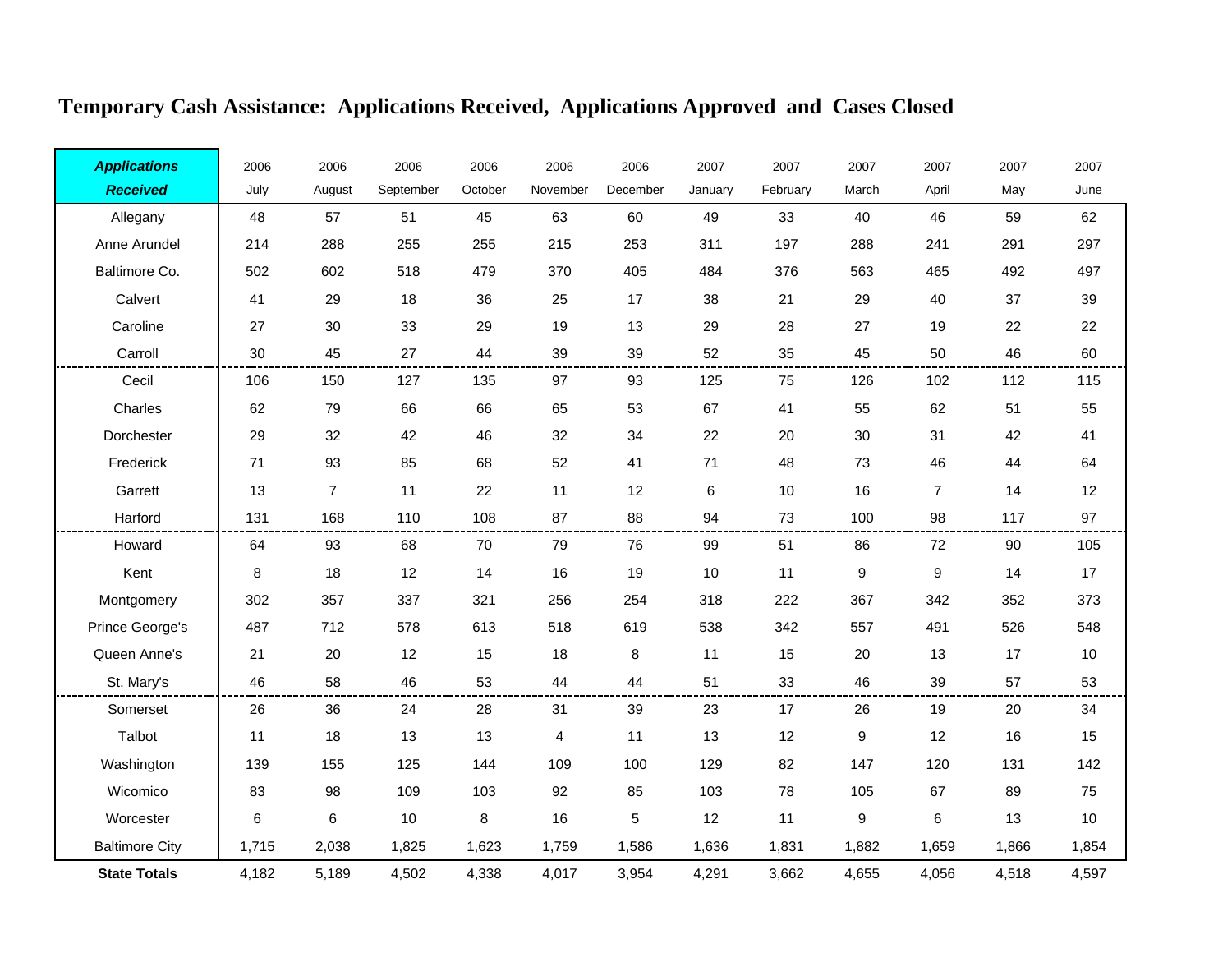| <b>Applications</b>   | 2006  | 2006                    | 2006           | 2006           | 2006           | 2006           | 2007         | 2007     | 2007         | 2007           | 2007             | 2007             |
|-----------------------|-------|-------------------------|----------------|----------------|----------------|----------------|--------------|----------|--------------|----------------|------------------|------------------|
| <b>Approved</b>       | July  | August                  | September      | October        | November       | December       | January      | February | March        | April          | May              | June             |
| Allegany              | 18    | 15                      | 16             | 17             | 23             | 21             | 21           | 15       | 10           | 24             | 20               | 23               |
| Anne Arundel          | 109   | 120                     | 100            | 92             | 111            | 138            | 132          | 122      | 125          | 132            | 135              | 130              |
| Baltimore Co.         | 206   | 258                     | 239            | 197            | 174            | 171            | 198          | 167      | 202          | 187            | 241              | 185              |
| Calvert               | 15    | 21                      | 14             | 13             | 17             | 9              | 19           | 12       | 17           | 16             | 20               | 18               |
| Caroline              | 8     | 15                      | 18             | 18             | 12             | 8              | 9            | 10       | 15           | $\,6$          | 9                | 8                |
| Carroll               | 15    | 25                      | 13             | 13             | 19             | 23             | 27           | 17       | 29           | 31             | 26               | 12               |
| Cecil                 | 34    | 44                      | 42             | 39             | 46             | 47             | 48           | 38       | 37           | 33             | 38               | 30               |
| Charles               | 10    | 26                      | 15             | 12             | 19             | 17             | 15           | 18       | 8            | 16             | 16               | 11               |
| Dorchester            | 22    | 31                      | 33             | 31             | 38             | 38             | 16           | 19       | 22           | 27             | 22               | 38               |
| Frederick             | 20    | 35                      | 29             | 35             | 43             | 24             | 27           | 27       | 24           | 22             | 23               | 20               |
| Garrett               | 4     | 11                      | $\overline{c}$ | 4              | $\overline{7}$ | 11             | 6            | 4        | 9            | 5              | $\boldsymbol{9}$ | 8                |
| Harford               | 67    | 87                      | 73             | 65             | 46             | 43             | 48           | 35       | 46           | 49             | 76               | 63               |
| Howard                | 30    | 50                      | 36             | 27             | 50             | 39             | 45           | 48       | 42           | 42             | 52               | 47               |
| Kent                  | 5     | $\overline{\mathbf{c}}$ | 4              | 1              | $\overline{7}$ | $\,$ 5 $\,$    | 6            | 0        | $\mathbf{1}$ | 4              | 3                | 4                |
| Montgomery            | 53    | 84                      | 56             | 60             | 102            | 60             | 74           | 62       | 66           | 67             | 76               | 74               |
| Prince George's       | 162   | 222                     | 233            | 219            | 220            | 326            | 206          | 177      | 171          | 186            | 197              | 191              |
| Queen Anne's          | 9     | 10                      | 10             | $\overline{7}$ | 5              | $\overline{4}$ | $\mathbf{1}$ | 9        | $\,6$        | 9              | 10               | 8                |
| St. Mary's            | 29    | 25                      | 14             | 18             | 37             | 25             | 12           | 26       | 20           | 22             | 32               | 26               |
| Somerset              | 8     | 9                       | 16             | 10             | 13             | 11             | 8            | 10       | 10           | 12             | 9                | 11               |
| Talbot                | 1     | 4                       | $\overline{7}$ | 4              | 5              | $\sqrt{2}$     | 5            | 5        | 3            | 4              | $\overline{7}$   | $\boldsymbol{9}$ |
| Washington            | 28    | 36                      | 36             | 21             | 29             | 25             | 25           | 33       | 32           | 24             | 31               | 33               |
| Wicomico              | 36    | 43                      | 43             | 48             | 44             | 37             | 43           | 39       | 44           | 43             | 27               | 39               |
| Worcester             | 3     | 5                       | 9              | 6              | 6              | $\,6$          | 8            | 5        | 6            | $\overline{a}$ | 8                | $\overline{7}$   |
| <b>Baltimore City</b> | 1,129 | 1,371                   | 1,198          | 1,193          | 1,331          | 1,216          | 1,071        | 898      | 1,058        | 1,048          | 1,149            | 1,154            |

2,021 2,549 2,256 2,150 2,404 2,306 2,070 1,796 2,003 2,011 2,236 2,149

**State Totals**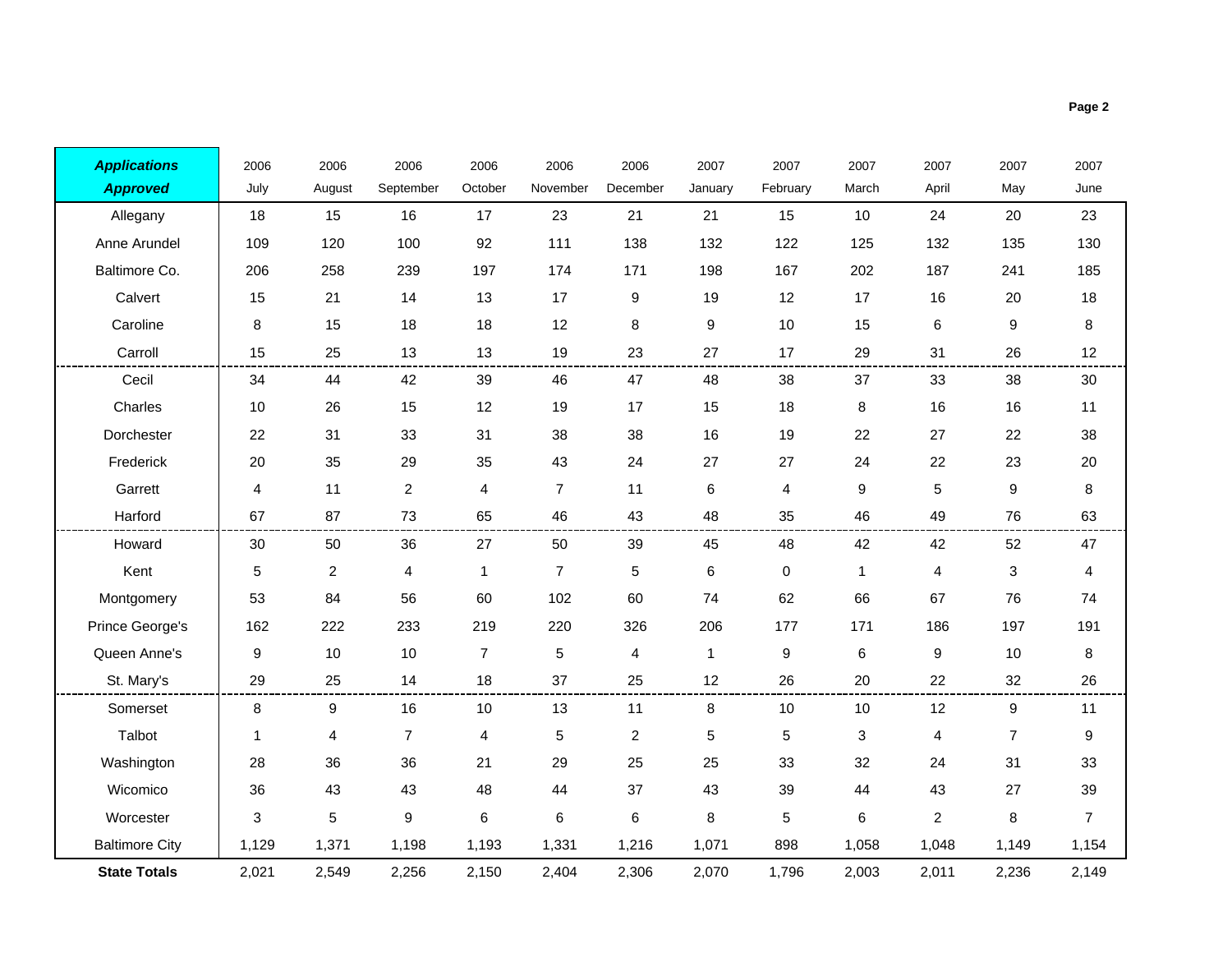| <b>Cases</b>          | 2006           | 2006           | 2006      | 2006           | 2006           | 2006                      | 2007           | 2007     | 2007           | 2007           | 2007                    | 2007             |
|-----------------------|----------------|----------------|-----------|----------------|----------------|---------------------------|----------------|----------|----------------|----------------|-------------------------|------------------|
| <b>Closed</b>         | July           | August         | September | October        | November       | December                  | January        | February | March          | April          | May                     | June             |
| Allegany              | 15             | 22             | 23        | 19             | 19             | 10                        | 20             | 14       | 18             | 28             | 24                      | 22               |
| Anne Arundel          | 140            | 190            | 142       | 122            | 156            | 136                       | 141            | 140      | 163            | 162            | 158                     | 139              |
| Baltimore Co.         | 257            | 277            | 262       | 210            | 279            | 229                       | 230            | 229      | 272            | 259            | 226                     | 207              |
| Calvert               | 11             | 11             | 17        | 24             | 14             | 10                        | 20             | 18       | 14             | 18             | 12                      | 10               |
| Caroline              | 12             | 12             | 13        | 14             | 15             | 4                         | 11             | 9        | 14             | 15             | 13                      | 9                |
| Carroll               | 10             | 15             | 16        | 31             | 21             | 15                        | 25             | 20       | 24             | 25             | 16                      | 20               |
| Cecil                 | 34             | 51             | 41        | 50             | 36             | 46                        | 35             | 51       | 51             | 47             | 37                      | 51               |
| Charles               | 27             | 119            | 26        | 24             | 24             | 14                        | 21             | 17       | 24             | 14             | 23                      | 16               |
| Dorchester            | 30             | 39             | 28        | 40             | 29             | 26                        | 19             | 45       | 32             | 41             | 32                      | 28               |
| Frederick             | 44             | 41             | 38        | 32             | 30             | 23                        | 32             | 26       | 28             | 29             | 28                      | 22               |
| Garrett               | $\overline{7}$ | $\sqrt{5}$     | 3         | 4              | 8              | $\mathbf{3}$              | 6              | 12       | 5              | 8              | $\overline{\mathbf{4}}$ | $\overline{7}$   |
| Harford               | 98             | 78             | 86        | 98             | 83             | 80                        | 58             | 60       | 60             | 50             | 70                      | 58               |
| Howard                | 40             | 51             | 31        | 32             | 42             | 36                        | 48             | 33       | 44             | 49             | 33                      | 38               |
| Kent                  | $\mathbf 5$    | $\sqrt{3}$     | 4         | 4              | $\overline{a}$ | $\ensuremath{\mathsf{3}}$ | 1              | 5        | $\overline{c}$ | 4              | $\overline{4}$          | $\boldsymbol{2}$ |
| Montgomery            | 75             | 91             | 66        | 89             | 88             | 70                        | 79             | 68       | 67             | 71             | 53                      | 62               |
| Prince George's       | 276            | 224            | 237       | 147            | 228            | 407                       | 240            | 268      | 231            | 207            | 184                     | 216              |
| Queen Anne's          | $\mathbf 5$    | 6              | 9         | 5              | 11             | $\,6$                     | 6              | 8        | 6              | $\overline{7}$ | 6                       | 4                |
| St. Mary's            | 19             | 23             | 26        | 28             | 23             | 19                        | 28             | 16       | 15             | 15             | 24                      | 19               |
| Somerset              | 15             | 13             | 16        | $10$           | 12             | 9                         | 8              | 10       | 10             | 5              | 7                       | 17               |
| Talbot                | 9              | $\,6\,$        | 0         | $\overline{c}$ | 6              | $\overline{c}$            | $\overline{c}$ | $\bf 8$  | $\mathbf 5$    | 5              | 8                       | $\overline{7}$   |
| Washington            | 29             | 26             | 30        | 23             | 26             | 39                        | 31             | 32       | 33             | 18             | 29                      | 23               |
| Wicomico              | 50             | 52             | 54        | 55             | 55             | 44                        | 35             | 48       | 33             | 44             | 47                      | 44               |
| Worcester             | 10             | $\overline{2}$ | 10        | $\overline{7}$ | 5              | 5                         | 15             | 16       | 1              | 5              | 9                       | 2                |
| <b>Baltimore City</b> | 1,513          | 1,689          | 1,696     | 1,212          | 1,819          | 1,302                     | 1,354          | 1,153    | 1,509          | 1,391          | 1,457                   | 1,294            |
| <b>State Totals</b>   | 2,731          | 3,046          | 2,874     | 2,282          | 3,031          | 2,538                     | 2,465          | 2,306    | 2,661          | 2,517          | 2,504                   | 2,317            |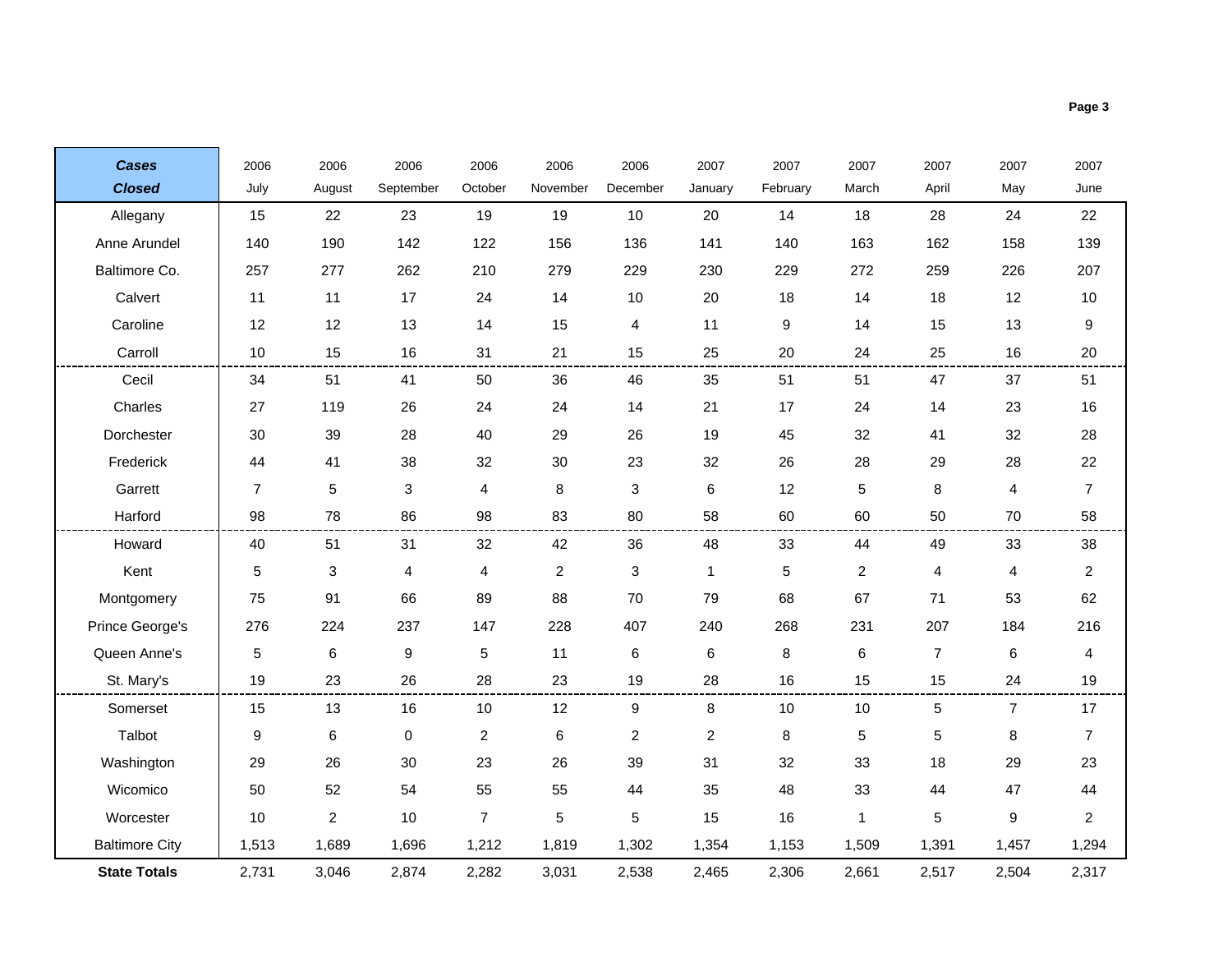| <b>FS-NPA</b>           | 2006   | 2006   | 2006      | 2006    | 2006     | 2006     | 2007    | 2007     | 2007   | 2007   | 2007   | 2007   |
|-------------------------|--------|--------|-----------|---------|----------|----------|---------|----------|--------|--------|--------|--------|
| <b>Applic. Received</b> | July   | August | September | October | November | December | January | February | March  | April  | May    | June   |
| Allegany                | 240    | 328    | 299       | 273     | 290      | 246      | 295     | 221      | 311    | 256    | 303    | 300    |
| Anne Arundel            | 630    | 756    | 645       | 563     | 654      | 685      | 829     | 527      | 720    | 660    | 769    | 720    |
| Baltimore Co.           | 1,646  | 1,933  | 1,936     | 1,335   | 1,842    | 1,640    | 1,842   | 1,374    | 1,976  | 1,649  | 2,010  | 1,918  |
| Calvert                 | 178    | 195    | 168       | 149     | 130      | 128      | 170     | 124      | 163    | 141    | 176    | 156    |
| Caroline                | 89     | 103    | 116       | 101     | 86       | 88       | 102     | 87       | 97     | 91     | 88     | 100    |
| Carroll                 | 206    | 222    | 204       | 224     | 204      | 177      | 219     | 158      | 232    | 195    | 237    | 242    |
| Cecil                   | 306    | 366    | 347       | 340     | 349      | 327      | 375     | 281      | 373    | 309    | 328    | 292    |
| Charles                 | 276    | 355    | 372       | 333     | 316      | 298      | 304     | 218      | 337    | 287    | 329    | 350    |
| Dorchester              | 176    | 235    | 210       | 194     | 173      | 175      | 224     | 156      | 191    | 173    | 181    | 235    |
| Frederick               | 401    | 425    | 367       | 302     | 397      | 408      | 391     | 330      | 400    | 344    | 373    | 359    |
| Garrett                 | 66     | 72     | 94        | 91      | 88       | 73       | 85      | 65       | 63     | 60     | 65     | 81     |
| Harford                 | 377    | 450    | 367       | 379     | 373      | 347      | 420     | 316      | 436    | 400    | 425    | 407    |
| Howard                  | 247    | 298    | 270       | 236     | 230      | 230      | 273     | 208      | 272    | 217    | 268    | 272    |
| Kent                    | 50     | 69     | 62        | 71      | 55       | 75       | 63      | 69       | 67     | 56     | 62     | 59     |
| Montgomery              | 1,051  | 1,176  | 1,147     | 1,133   | 1,004    | 915      | 1,151   | 874      | 1,152  | 1,028  | 1,121  | 1,132  |
| Prince George's         | 1,479  | 2,313  | 1,971     | 1,731   | 1,858    | 1,850    | 1,903   | 1,375    | 2,041  | 1,702  | 2,104  | 2,167  |
| Queen Anne's            | 72     | 101    | 97        | 85      | 77       | 63       | 72      | 52       | 88     | 62     | 71     | 70     |
| St. Mary's              | 244    | 291    | 254       | 263     | 255      | 245      | 256     | 200      | 253    | 224    | 264    | 304    |
| Somerset                | 86     | 118    | 111       | 125     | 94       | 85       | 128     | 110      | 101    | 86     | 120    | 88     |
| Talbot                  | 62     | 79     | 86        | 83      | 73       | 66       | 84      | 66       | 89     | 71     | 75     | 84     |
| Washington              | 476    | 584    | 461       | 527     | 509      | 437      | 557     | 383      | 528    | 474    | 516    | 539    |
| Wicomico                | 328    | 381    | 398       | 419     | 412      | 390      | 442     | 362      | 409    | 385    | 438    | 382    |
| Worcester               | 119    | 132    | 142       | 169     | 165      | 150      | 170     | 133      | 133    | 116    | 133    | 148    |
| <b>Baltimore City</b>   | 4,359  | 5,057  | 4,412     | 3,261   | 5,409    | 4,630    | 5,105   | 3,755    | 5,055  | 4,270  | 5,544  | 5,409  |
| <b>State Totals</b>     | 13,164 | 16,039 | 14,536    | 12,387  | 15,043   | 13,728   | 15,460  | 11.444   | 15,487 | 13,256 | 16,000 | 15,814 |

# **Food Stamps: Applications Received and Applications Approved**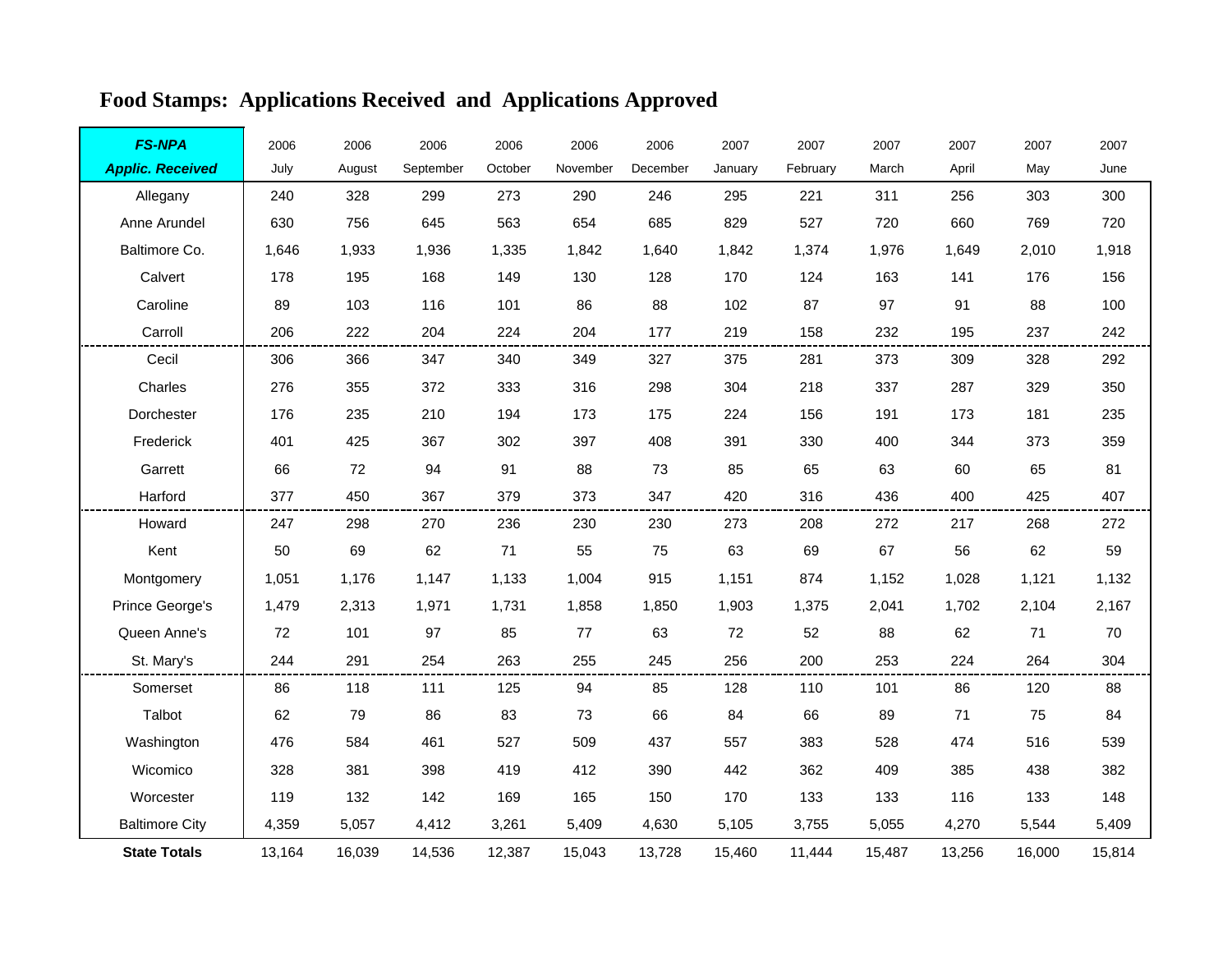( Non-Public Assistance Food Stamps )

٦

r

| <b>FS-NPA</b>           | 2006   | 2006   | 2006      | 2006    | 2006     | 2006     | 2007    | 2007     | 2007   | 2007   | 2007   | 2007   |
|-------------------------|--------|--------|-----------|---------|----------|----------|---------|----------|--------|--------|--------|--------|
| <b>Applic. Approved</b> | July   | August | September | October | November | December | January | February | March  | April  | May    | June   |
| Allegany                | 198    | 273    | 257       | 219     | 235      | 215      | 226     | 175      | 255    | 203    | 249    | 249    |
| Anne Arundel            | 475    | 564    | 517       | 444     | 592      | 627      | 600     | 507      | 588    | 535    | 612    | 586    |
| Baltimore Co.           | 1,366  | 1,657  | 1,733     | 1,202   | 1,651    | 1,470    | 1.440   | 1,290    | 1,652  | 1,344  | 1,908  | 1,658  |
| Calvert                 | 143    | 150    | 126       | 132     | 98       | 130      | 125     | 104      | 145    | 111    | 146    | 124    |
| Caroline                | 66     | 87     | 99        | 79      | 89       | 59       | 90      | 67       | 77     | 74     | 95     | 70     |
| Carroll                 | 142    | 192    | 166       | 189     | 172      | 152      | 186     | 138      | 178    | 178    | 189    | 179    |
| Cecil                   | 229    | 247    | 277       | 248     | 265      | 300      | 254     | 226      | 287    | 232    | 261    | 200    |
| Charles                 | 240    | 269    | 276       | 277     | 250      | 252      | 243     | 179      | 271    | 238    | 275    | 285    |
| Dorchester              | 134    | 215    | 186       | 175     | 167      | 179      | 203     | 149      | 165    | 140    | 178    | 219    |
| Frederick               | 298    | 332    | 346       | 264     | 336      | 386      | 332     | 283      | 335    | 294    | 282    | 289    |
| Garrett                 | 51     | 62     | 67        | 73      | 69       | 62       | 71      | 56       | 64     | 36     | 60     | 63     |
| Harford                 | 299    | 371    | 293       | 308     | 329      | 344      | 315     | 290      | 409    | 309    | 371    | 344    |
| Howard                  | 198    | 216    | 225       | 183     | 184      | 198      | 187     | 192      | 189    | 169    | 225    | 216    |
| Kent                    | 42     | 51     | 59        | 54      | 56       | 59       | 50      | 61       | 56     | 43     | 50     | 53     |
| Montgomery              | 732    | 780    | 746       | 735     | 746      | 679      | 749     | 624      | 821    | 718    | 881    | 750    |
| Prince George's         | 1,155  | 1,589  | 1,484     | 1,433   | 1,484    | 1,689    | 1,739   | 1,206    | 1,674  | 1,301  | 1,746  | 1,679  |
| Queen Anne's            | 54     | 59     | 71        | 38      | 50       | 55       | 40      | 46       | 48     | 55     | 52     | 43     |
| St. Mary's              | 177    | 237    | 213       | 228     | 210      | 181      | 198     | 174      | 187    | 182    | 225    | 252    |
| Somerset                | 75     | 96     | 97        | 101     | 96       | 77       | 110     | 110      | 96     | 65     | 113    | 89     |
| Talbot                  | 56     | 46     | 66        | 48      | 65       | 59       | 61      | 57       | 63     | 61     | 69     | 57     |
| Washington              | 362    | 449    | 358       | 382     | 371      | 355      | 412     | 344      | 407    | 382    | 389    | 382    |
| Wicomico                | 242    | 301    | 343       | 369     | 371      | 349      | 378     | 310      | 367    | 293    | 393    | 325    |
| Worcester               | 93     | 115    | 123       | 118     | 150      | 145      | 140     | 122      | 113    | 96     | 104    | 127    |
| <b>Baltimore City</b>   | 3,912  | 4,700  | 3,908     | 3,310   | 4,669    | 4,767    | 4,482   | 3,720    | 4,734  | 3,808  | 5,116  | 5,025  |
| <b>State Totals</b>     | 10,739 | 13,058 | 12,036    | 10,609  | 12,705   | 12,789   | 12,631  | 10,430   | 13,181 | 10,867 | 13,989 | 13,264 |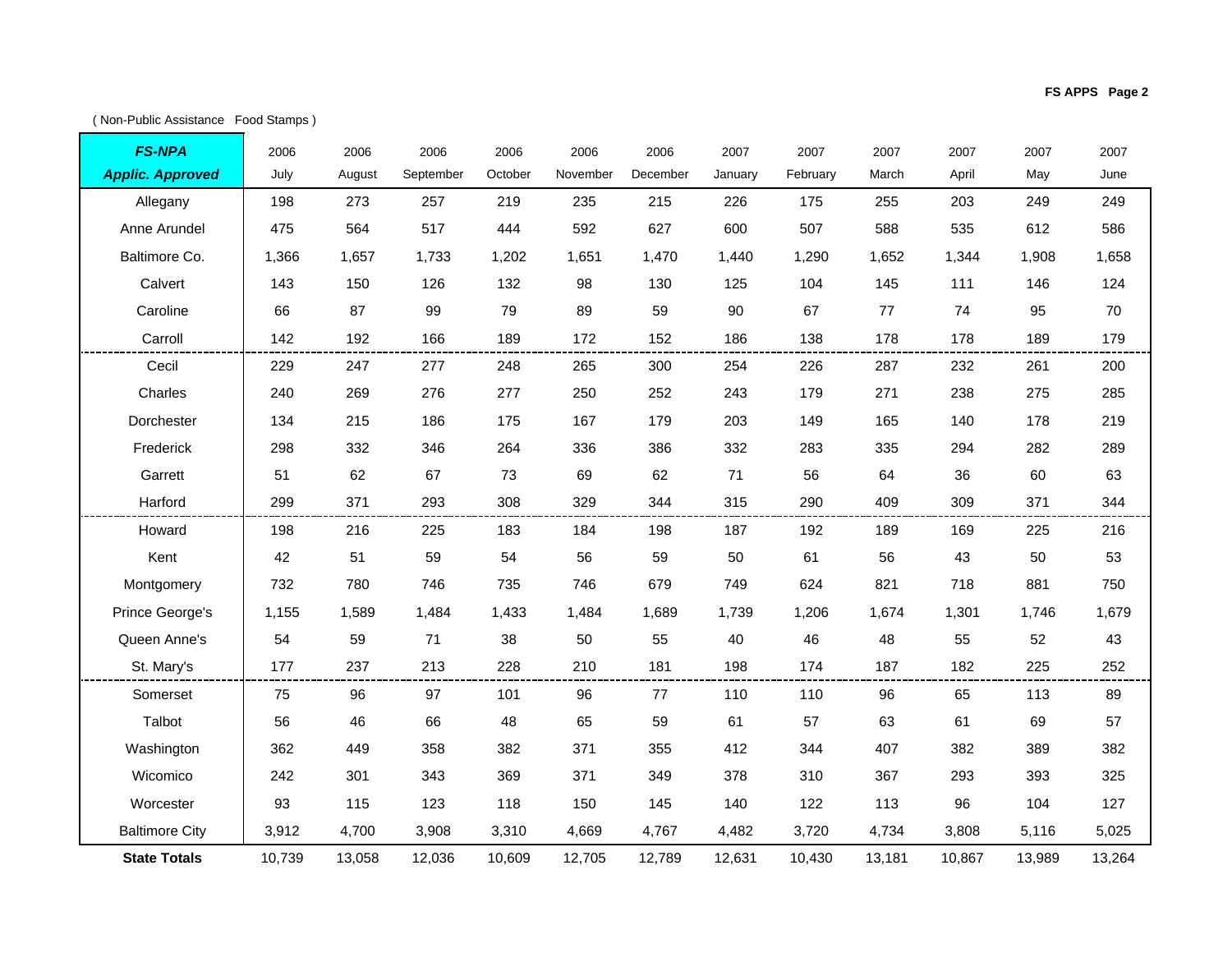$\mathcal{L}^{\text{max}}$ 

| <b>FS-PA</b>            | 2006                      | 2006             | 2006           | 2006    | 2006             | 2006                      | 2007           | 2007           | 2007           | 2007           | 2007  | 2007         |
|-------------------------|---------------------------|------------------|----------------|---------|------------------|---------------------------|----------------|----------------|----------------|----------------|-------|--------------|
| <b>Applic. Received</b> | July                      | August           | September      | October | November         | December                  | January        | February       | March          | April          | May   | June         |
| Allegany                | 26                        | 24               | 16             | 22      | 30               | 18                        | 20             | 18             | 24             | 13             | 26    | 17           |
| Anne Arundel            | 57                        | 81               | 84             | 45      | 65               | 77                        | 93             | 44             | 100            | 53             | 79    | 56           |
| Baltimore Co.           | 163                       | 219              | 205            | 118     | 225              | 173                       | 170            | 164            | 222            | 170            | 216   | 149          |
| Calvert                 | 20                        | 16               | 11             | 17      | 13               | $\overline{7}$            | 10             | 16             | 14             | 9              | 14    | 12           |
| Caroline                | $\boldsymbol{9}$          | 5                | 10             | 5       | $\overline{7}$   | $\overline{7}$            | 8              | 3              | 6              | 8              | 6     | 8            |
| Carroll                 | 13                        | 18               | 16             | 14      | 16               | 16                        | 16             | 11             | 18             | 23             | 18    | 21           |
| Cecil                   | 29                        | 30               | 25             | 28      | 31               | 29                        | 25             | 23             | 31             | 28             | 33    | 28           |
| Charles                 | 15                        | 31               | 28             | 18      | 30               | 27                        | 15             | 15             | 20             | 9              | 17    | 21           |
| Dorchester              | 10                        | 20               | 17             | 12      | 15               | 16                        | 22             | 23             | 17             | 17             | 12    | 23           |
| Frederick               | 28                        | 22               | 29             | 16      | 27               | 35                        | 20             | 21             | 24             | 21             | 27    | 24           |
| Garrett                 | $\mathbf 0$               | $\overline{4}$   | 6              | 5       | 6                | 3                         | 3              | $\mathbf{1}$   | 6              | 3              | 6     | $\mathbf{1}$ |
| Harford                 | 29                        | 41               | 36             | 34      | 32               | 28                        | 29             | 19             | 28             | 37             | 28    | 23           |
| Howard                  | 21                        | 30               | 28             | 23      | 29               | 35                        | 39             | 23             | 25             | 25             | 31    | 34           |
| Kent                    | $\mathbf{1}$              | $\boldsymbol{2}$ | 3              | 3       | $\mathbf{1}$     | $\ensuremath{\mathsf{3}}$ | $\overline{a}$ | 5              | $\overline{a}$ | 4              | 4     | 3            |
| Montgomery              | 102                       | 138              | 107            | 118     | 116              | 102                       | 130            | 104            | 149            | 99             | 109   | 109          |
| Prince George's         | 139                       | 205              | 186            | 110     | 207              | 253                       | 201            | 131            | 226            | 163            | 207   | 181          |
| Queen Anne's            | $\ensuremath{\mathsf{3}}$ | $\overline{7}$   | $\overline{7}$ | 0       | 3                | 6                         | $\overline{7}$ | $\mathbf{1}$   | 5              | 6              | 4     | 6            |
| St. Mary's              | 13                        | 27               | 29             | 21      | 15               | 29                        | 27             | 31             | 22             | 23             | 30    | 36           |
| Somerset                | $\,6\,$                   | $\boldsymbol{9}$ | $\overline{7}$ | 5       | $\boldsymbol{9}$ | 6                         | 4              | 4              | 6              | 9              | 3     | 9            |
| Talbot                  | 9                         | 6                | 4              | 4       | 5                | 6                         | 8              | 5              | $\overline{7}$ | 5              | 4     | 6            |
| Washington              | 35                        | 31               | 33             | 35      | 26               | 30                        | 32             | 24             | 30             | 23             | 33    | 27           |
| Wicomico                | 24                        | 25               | 18             | 29      | 18               | 29                        | 31             | 26             | 29             | 29             | 32    | 28           |
| Worcester               | 3                         | 10               | 6              | 6       | 9                | $\,6$                     | $\overline{7}$ | $\overline{4}$ | 8              | $\overline{4}$ | 4     | 9            |
| <b>Baltimore City</b>   | 635                       | 756              | 713            | 357     | 1,043            | 743                       | 786            | 642            | 789            | 691            | 782   | 786          |
| <b>State Totals</b>     | 1,390                     | 1,757            | 1,624          | 1,045   | 1,978            | 1.684                     | 1,705          | 1,358          | 1.808          | 1,472          | 1,725 | 1,617        |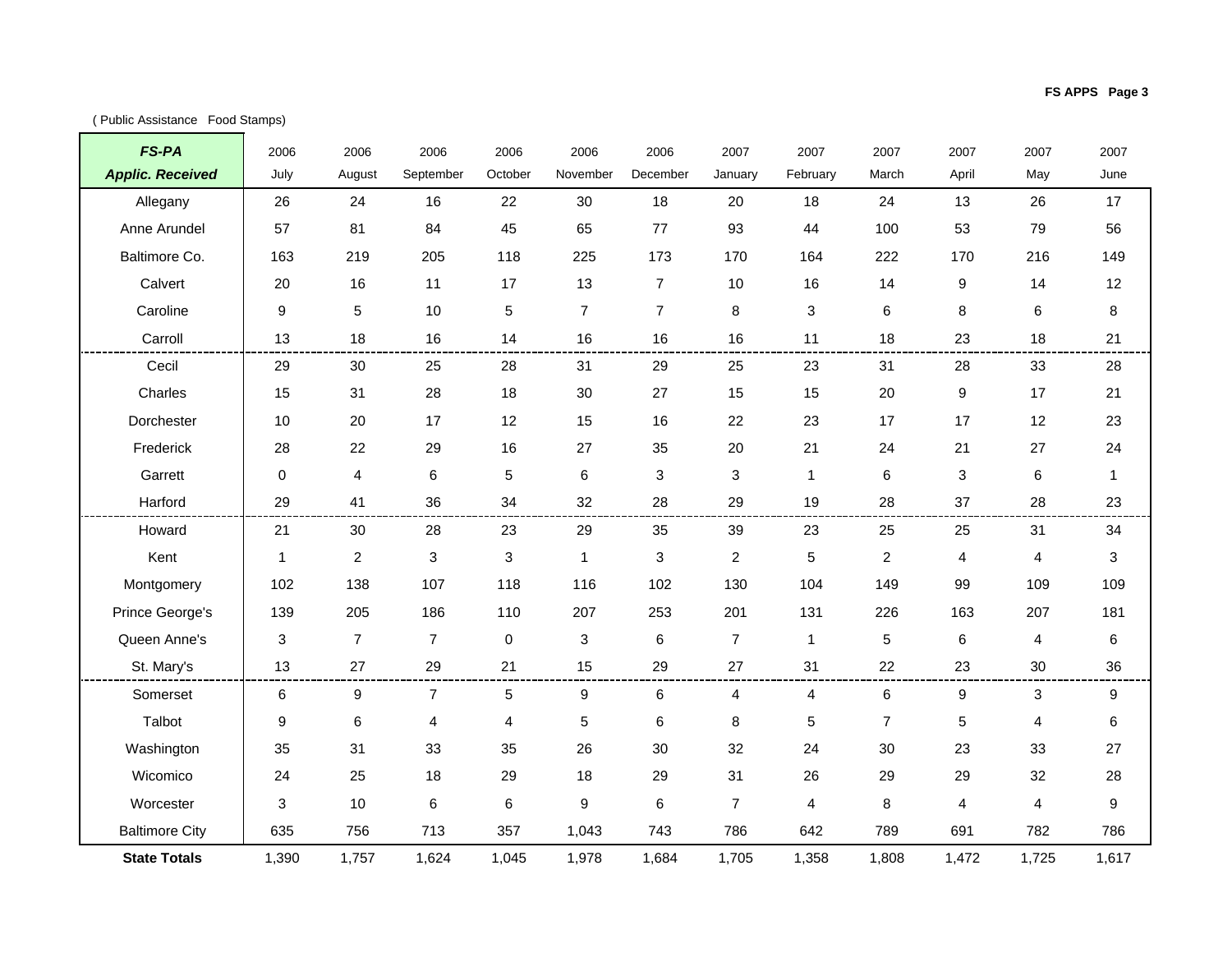| FS APPS Page 4 |  |
|----------------|--|
|----------------|--|

| <b>FS-PA</b>            | 2006           | 2006           | 2006           | 2006                    | 2006           | 2006           | 2007    | 2007         | 2007           | 2007           | 2007           | 2007           |
|-------------------------|----------------|----------------|----------------|-------------------------|----------------|----------------|---------|--------------|----------------|----------------|----------------|----------------|
| <b>Applic. Approved</b> | July           | August         | September      | October                 | November       | December       | January | February     | March          | April          | May            | June           |
| Allegany                | 25             | 25             | 15             | 19                      | 30             | 14             | 18      | 16           | 24             | 12             | 20             | 24             |
| Anne Arundel            | 67             | 92             | 105            | 63                      | 69             | 107            | 97      | 73           | 99             | 76             | 106            | 93             |
| Baltimore Co.           | 157            | 224            | 206            | 126                     | 235            | 194            | 178     | 189          | 247            | 177            | 231            | 142            |
| Calvert                 | 20             | 19             | 8              | 11                      | 10             | 9              | $10$    | 16           | 14             | 10             | 16             | 13             |
| Caroline                | 8              | $\overline{7}$ | 7              | 4                       | 6              | 5              | 3       | 6            | 4              | $\overline{7}$ | $\overline{7}$ | 14             |
| Carroll                 | 12             | 17             | 16             | 13                      | 16             | 24             | 15      | 14           | 19             | 24             | 19             | 19             |
| Cecil                   | 23             | 24             | 22             | 20                      | 29             | 25             | 24      | 19           | 21             | 22             | 29             | 24             |
| Charles                 | 12             | 32             | 23             | 21                      | 23             | 29             | 18      | 16           | 25             | 17             | 16             | 16             |
| Dorchester              | 11             | 18             | 12             | 15                      | 17             | 21             | 21      | 22           | 13             | 13             | 12             | 17             |
| Frederick               | 22             | 19             | 29             | 19                      | 23             | 44             | 21      | 18           | 27             | 26             | 31             | 26             |
| Garrett                 | 0              | 4              | 4              | 3                       | 4              | 5              | 4       | $\mathbf{1}$ | 4              | $\overline{2}$ | 4              | 1              |
| Harford                 | 26             | 39             | 42             | 26                      | 26             | 24             | 33      | 19           | 22             | 39             | 28             | 22             |
| Howard                  | 17             | 31             | 30             | 23                      | 33             | 37             | 31      | 28           | 31             | 29             | 30             | 33             |
| Kent                    | 2              | $\mathbf 0$    | 2              | 6                       | 1              | $\overline{2}$ |         | 3            | 3              | 6              | 4              | 3              |
| Montgomery              | 104            | 131            | 127            | 116                     | 133            | 127            | 116     | 125          | 152            | 94             | 117            | 131            |
| Prince George's         | 151            | 184            | 194            | 195                     | 208            | 308            | 263     | 152          | 236            | 159            | 223            | 214            |
| Queen Anne's            | 3              | 5              | 10             | 5                       | 5              | $\overline{7}$ | 4       | 2            | $\overline{7}$ | $\overline{7}$ | $\overline{7}$ | $\overline{7}$ |
| St. Mary's              | 18             | 31             | 27             | 22                      | 22             | 32             | 24      | 33           | 23             | 20             | 32             | 30             |
| Somerset                | 5              | 10             | 4              | 4                       | 9              | 9              | 5       | 6            | $\overline{7}$ | 6              | 3              | 8              |
| Talbot                  | 8              | 4              | 5              | $\overline{\mathbf{c}}$ | $\overline{7}$ | 6              | 5       | 5            | $\overline{7}$ | 6              | 4              | 4              |
| Washington              | 26             | 29             | 32             | 29                      | 26             | 34             | 29      | 25           | 24             | 29             | 21             | 23             |
| Wicomico                | 22             | 26             | 24             | 28                      | 19             | 31             | 28      | 35           | 35             | 24             | 29             | 31             |
| Worcester               | $\overline{c}$ | 12             | $\overline{7}$ | $\overline{c}$          | 6              | 6              | 6       | 5            | 8              | 3              | 3              | 9              |
| <b>Baltimore City</b>   | 613            | 741            | 677            | 467                     | 918            | 835            | 780     | 683          | 852            | 672            | 778            | 779            |
| <b>State Totals</b>     | 1,354          | 1,724          | 1,628          | 1,239                   | 1,875          | 1,935          | 1,734   | 1,511        | 1.904          | 1,480          | 1.770          | 1,683          |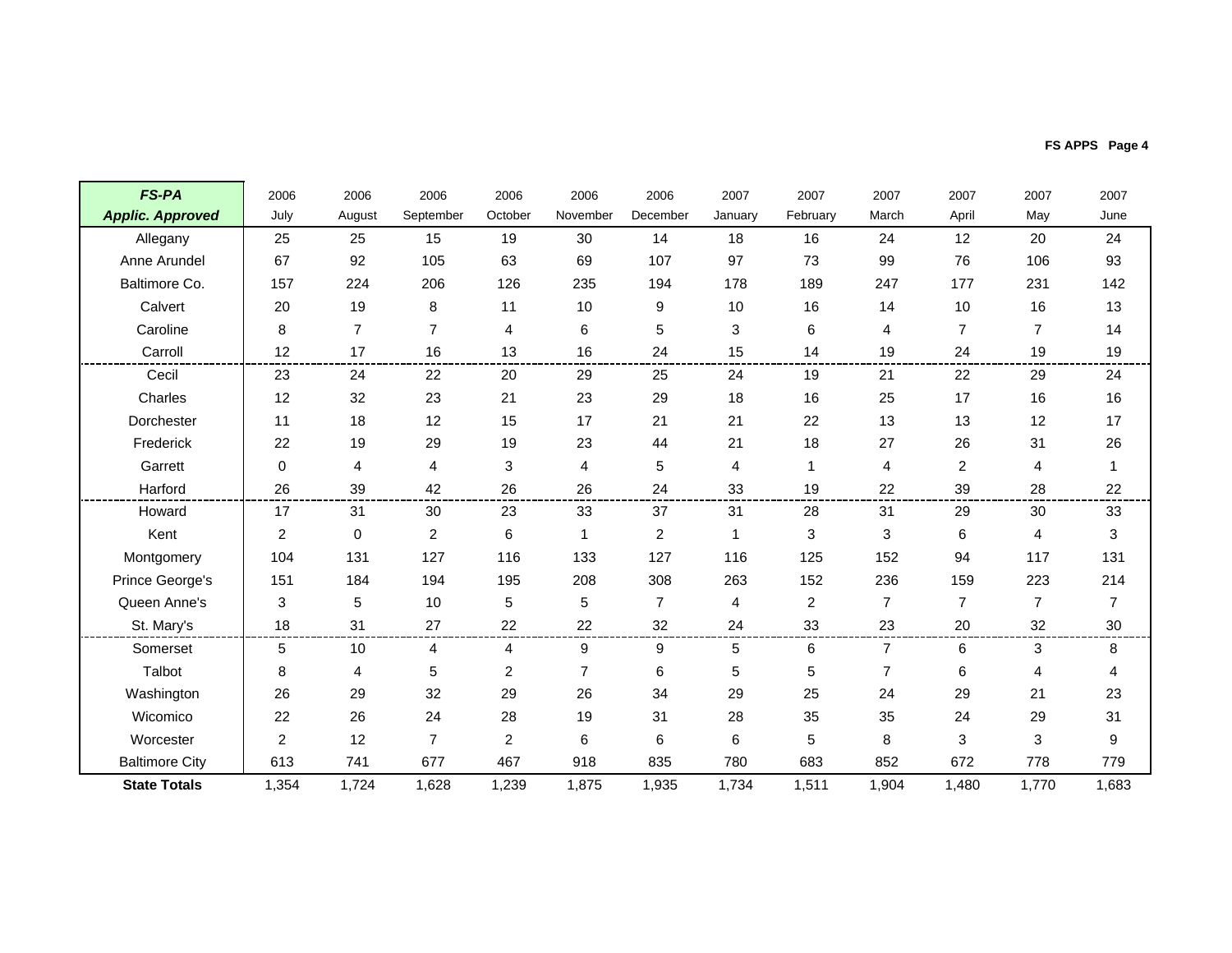| <b>Certified</b>      | 2006    | 2006    | 2006      | 2006    | 2006     | 2006     | 2007    | 2007     | 2007    | 2007    | 2007    | 2007    |
|-----------------------|---------|---------|-----------|---------|----------|----------|---------|----------|---------|---------|---------|---------|
| <b>Households</b>     | July    | August  | September | October | November | December | January | February | March   | April   | May     | June    |
| Allegany              | 3,769   | 3,823   | 3,859     | 3,862   | 3,890    | 3,905    | 3,915   | 3,875    | 3,895   | 3,925   | 3,952   | 4,009   |
| Anne Arundel          | 6,187   | 6,247   | 6,197     | 6,434   | 6,148    | 6,253    | 6,340   | 6,320    | 6,353   | 6,416   | 6,452   | 6,573   |
| Baltimore Co.         | 16,163  | 16,447  | 16,535    | 17,281  | 16,536   | 16,512   | 16,533  | 16,457   | 16,562  | 16,777  | 16,871  | 17,044  |
| Calvert               | 1,425   | 1,481   | 1,486     | 1,517   | 1,520    | 1,544    | 1,524   | 1,517    | 1,550   | 1,568   | 1,600   | 1,596   |
| Caroline              | 1,070   | 1,098   | 1,133     | 1,144   | 1,149    | 1,137    | 1,133   | 1,136    | 1,127   | 1,135   | 1,148   | 1,154   |
| Carroll               | 2,082   | 2,125   | 2,116     | 2,139   | 2,147    | 2,139    | 2,165   | 2,160    | 2,160   | 2,208   | 2,235   | 2,280   |
| Cecil                 | 2,709   | 2,714   | 2,725     | 2,748   | 2,747    | 2,773    | 2,813   | 2,771    | 2,758   | 2,740   | 2,771   | 2,766   |
| Charles               | 2,788   | 2,830   | 2,868     | 2,901   | 2,918    | 2,918    | 2,924   | 2,863    | 2,861   | 2,845   | 2,856   | 2,908   |
| Dorchester            | 2,073   | 2,110   | 2,115     | 2,158   | 2,194    | 2,220    | 2,255   | 2,239    | 2,258   | 2,286   | 2,324   | 2,384   |
| Frederick             | 3,191   | 3,149   | 3,169     | 3,335   | 3,155    | 3,240    | 3,262   | 3,236    | 3,259   | 3,315   | 3,298   | 3,330   |
| Garrett               | 1,116   | 1,115   | 1,119     | 1,129   | 1,134    | 1,159    | 1,172   | 1,167    | 1,171   | 1,143   | 1,135   | 1,125   |
| Harford               | 4,085   | 4,151   | 4,111     | 4,107   | 4,084    | 4,114    | 4,136   | 4,104    | 4,166   | 4,208   | 4,259   | 4,305   |
| Howard                | 2,459   | 2,489   | 2,517     | 2,529   | 2,497    | 2,516    | 2,528   | 2,531    | 2,558   | 2,566   | 2,599   | 2,646   |
| Kent                  | 631     | 628     | 643       | 653     | 663      | 672      | 662     | 668      | 678     | 668     | 658     | 677     |
| Montgomery            | 11,215  | 11,309  | 11,290    | 11,316  | 11,361   | 11,379   | 11,312  | 11,314   | 11,351  | 11,426  | 11,573  | 11,675  |
| Prince George's       | 13,972  | 14,275  | 14,356    | 15,288  | 14,444   | 14,708   | 15,106  | 14,885   | 14,944  | 15,003  | 15,138  | 15,455  |
| Queen Anne's          | 629     | 638     | 653       | 676     | 663      | 662      | 660     | 649      | 656     | 663     | 671     | 673     |
| St. Mary's            | 2,561   | 2,603   | 2,594     | 2,582   | 2,583    | 2,574    | 2,569   | 2,531    | 2,523   | 2,513   | 2,522   | 2,570   |
| Somerset              | 1,464   | 1,470   | 1,472     | 1,480   | 1,493    | 1,503    | 1,532   | 1,550    | 1,556   | 1,547   | 1,562   | 1,572   |
| Talbot                | 966     | 939     | 939       | 930     | 946      | 946      | 948     | 948      | 942     | 962     | 972     | 956     |
| Washington            | 4,202   | 4,307   | 4,314     | 4,366   | 4,371    | 4,399    | 4,467   | 4,458    | 4,483   | 4,546   | 4,582   | 4,641   |
| Wicomico              | 3,502   | 3,512   | 3,555     | 3,638   | 3,664    | 3,696    | 3,713   | 3,707    | 3,738   | 3,730   | 3,749   | 3,779   |
| Worcester             | 1,440   | 1,421   | 1,427     | 1,456   | 1,495    | 1,535    | 1,545   | 1,565    | 1,570   | 1,570   | 1,557   | 1,552   |
| <b>Baltimore City</b> | 51,185  | 52,131  | 51,616    | 54,143  | 50,937   | 51,259   | 51,162  | 50,443   | 50,913  | 51,772  | 51,991  | 53,060  |
| <b>State Totals</b>   | 140,884 | 143,012 | 142,809   | 147,812 | 142,739  | 143,763  | 144,376 | 143,094  | 144,032 | 145,532 | 146,475 | 148,730 |

## **Food Stamps: Certified Households (Cases) and Participant Individuals**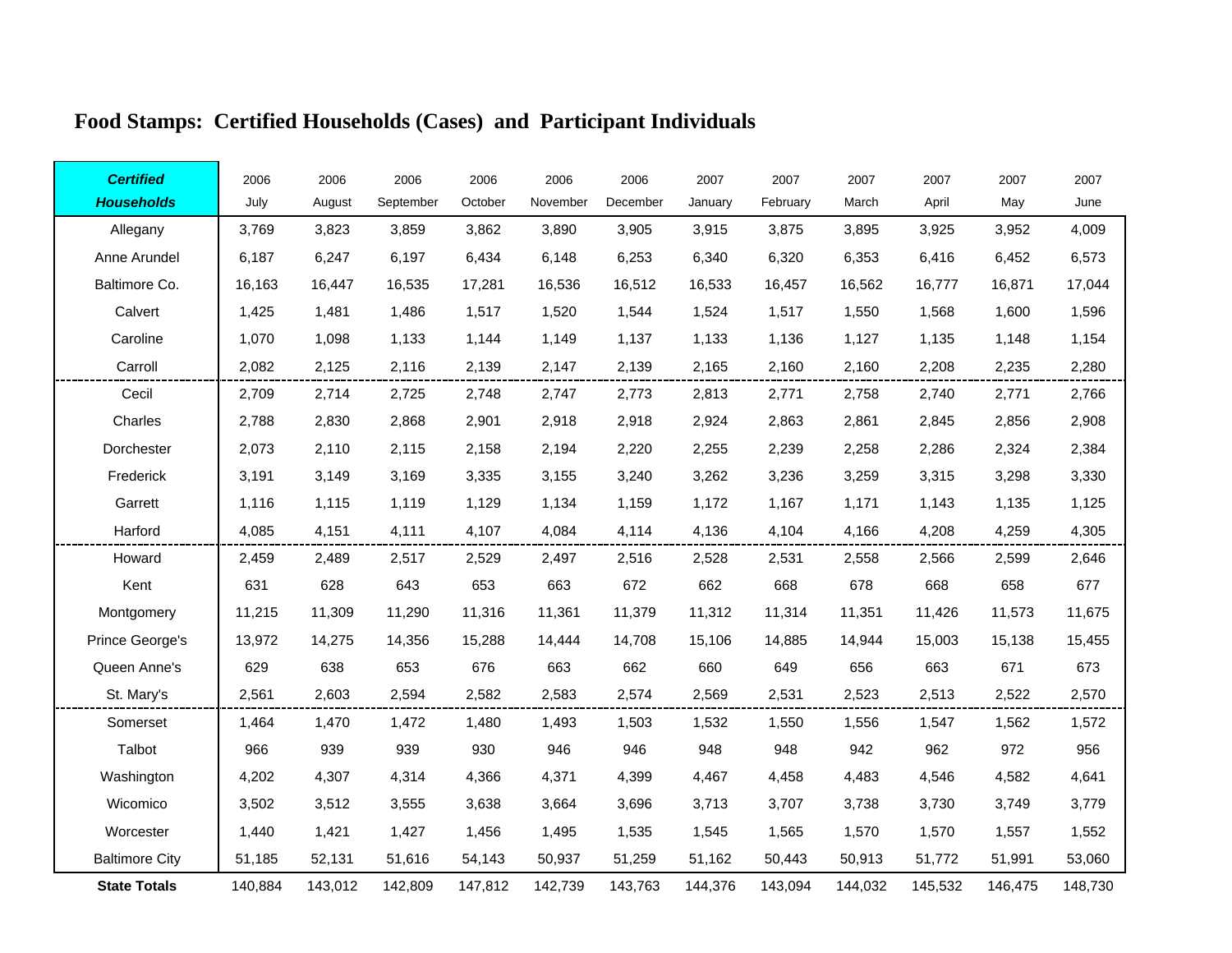| <b>TOTAL</b>        | 2006   | 2006   | 2006      | 2006    | 2006     | 2006     | 2007    | 2007     | 2007   | 2007   | 2007   | 2007   |
|---------------------|--------|--------|-----------|---------|----------|----------|---------|----------|--------|--------|--------|--------|
| <b>Participants</b> | July   | August | September | October | November | December | January | February | March  | April  | April  | June   |
| Allegany            | 8,196  | 8,301  | 8,324     | 8,322   | 8,365    | 8,401    | 8,366   | 8,310    | 8,411  | 8,483  | 8,474  | 8,615  |
| Anne Arundel        | 13,683 | 13,695 | 13,570    | 14,111  | 13,501   | 13,730   | 13,902  | 13,770   | 13,813 | 13,920 | 13,969 | 14,132 |
| Baltimore Co.       | 34,866 | 35,540 | 35,795    | 37,501  | 35,838   | 35,841   | 35,684  | 35,332   | 35,605 | 35,902 | 36,172 | 36,620 |
| Calvert             | 3,176  | 3,310  | 3,359     | 3,441   | 3,461    | 3,520    | 3,467   | 3,410    | 3,461  | 3,504  | 3,621  | 3,607  |
| Caroline            | 2,418  | 2,457  | 2,561     | 2,593   | 2,629    | 2,592    | 2,600   | 2,620    | 2,587  | 2,583  | 2,622  | 2,655  |
| Carroll             | 4,340  | 4,447  | 4,439     | 4,530   | 4,552    | 4,542    | 4,606   | 4,607    | 4,591  | 4,679  | 4,736  | 4,832  |
| Cecil               | 6,344  | 6,365  | 6,427     | 6,406   | 6,413    | 6,427    | 6,501   | 6,403    | 6,366  | 6,301  | 6,368  | 6,335  |
| Charles             | 6,274  | 6,392  | 6,476     | 6,517   | 6,570    | 6,556    | 6,590   | 6,431    | 6,388  | 6,335  | 6,393  | 6,495  |
| Dorchester          | 4,268  | 4,333  | 4,357     | 4,418   | 4,479    | 4,491    | 4,551   | 4,448    | 4,507  | 4,590  | 4,682  | 4,812  |
| Frederick           | 6,956  | 6,921  | 6,994     | 7,378   | 6,986    | 7,085    | 7,123   | 7,072    | 7,149  | 7,349  | 7,238  | 7,310  |
| Garrett             | 2,608  | 2,608  | 2,611     | 2,641   | 2,685    | 2,763    | 2,803   | 2,788    | 2,804  | 2,751  | 2,708  | 2,708  |
| Harford             | 9,324  | 9,468  | 9,413     | 9,385   | 9,367    | 9,415    | 9,417   | 9,372    | 9,567  | 9,591  | 9,732  | 9,846  |
| Howard              | 5,099  | 5,184  | 5,265     | 5,309   | 5,248    | 5,311    | 5,324   | 5,299    | 5,338  | 5,363  | 5,465  | 5,556  |
| Kent                | 1,304  | 1,298  | 1,341     | 1,354   | 1,375    | 1,376    | 1,367   | 1,368    | 1,403  | 1,357  | 1,369  | 1,404  |
| Montgomery          | 23,032 | 23,229 | 23,179    | 23,254  | 23,376   | 23,388   | 23,133  | 23,059   | 23,185 | 23,257 | 23,619 | 23,900 |
| Prince George's     | 32,959 | 33,449 | 33,633    | 35,886  | 33,898   | 34,530   | 35,346  | 34,757   | 35,002 | 34,967 | 35,184 | 36,098 |
| Queen Anne's        | 1,268  | 1,307  | 1,324     | 1,400   | 1,393    | 1,411    | 1,381   | 1,346    | 1,351  | 1,343  | 1,359  | 1,377  |
| St. Mary's          | 5,765  | 5,861  | 5,832     | 5,798   | 5,795    | 5,804    | 5,808   | 5,675    | 5,693  | 5,654  | 5,657  | 5,771  |
| Somerset            | 3,190  | 3,247  | 3,230     | 3,232   | 3,268    | 3,257    | 3,328   | 3,357    | 3,403  | 3,349  | 3,384  | 3,400  |
|                     |        |        |           |         |          |          |         |          |        |        |        |        |

Talbot 1,868 1,783 1,788 1,789 1,807 1,819 1,817 1,818 1,822 1,849 1,981 1,847 Washington 9,601 9,856 9,897 10,002 10,076 10,127 10,205 10,123 10,212 10,373 10,417 10,546 Wicomico 8,391 8,398 8,495 8,674 8,696 8,720 8,710 8,686 8,796 8,793 8,815 8,897 Worcester 3,110 3,070 3,063 3,133 3,217 3,321 3,320 3,363 3,350 3,331 3,315 3,333 Baltimore City 107,962 109,898 108,578 113,427 107,018 107,842 106,922 104,932 106,194 107,601 107,612 110,038 State Totals 306,002 310,417 309,951 320,501 310,013 312,269 312,271 308,346 310,998 313,225 314,892 320,134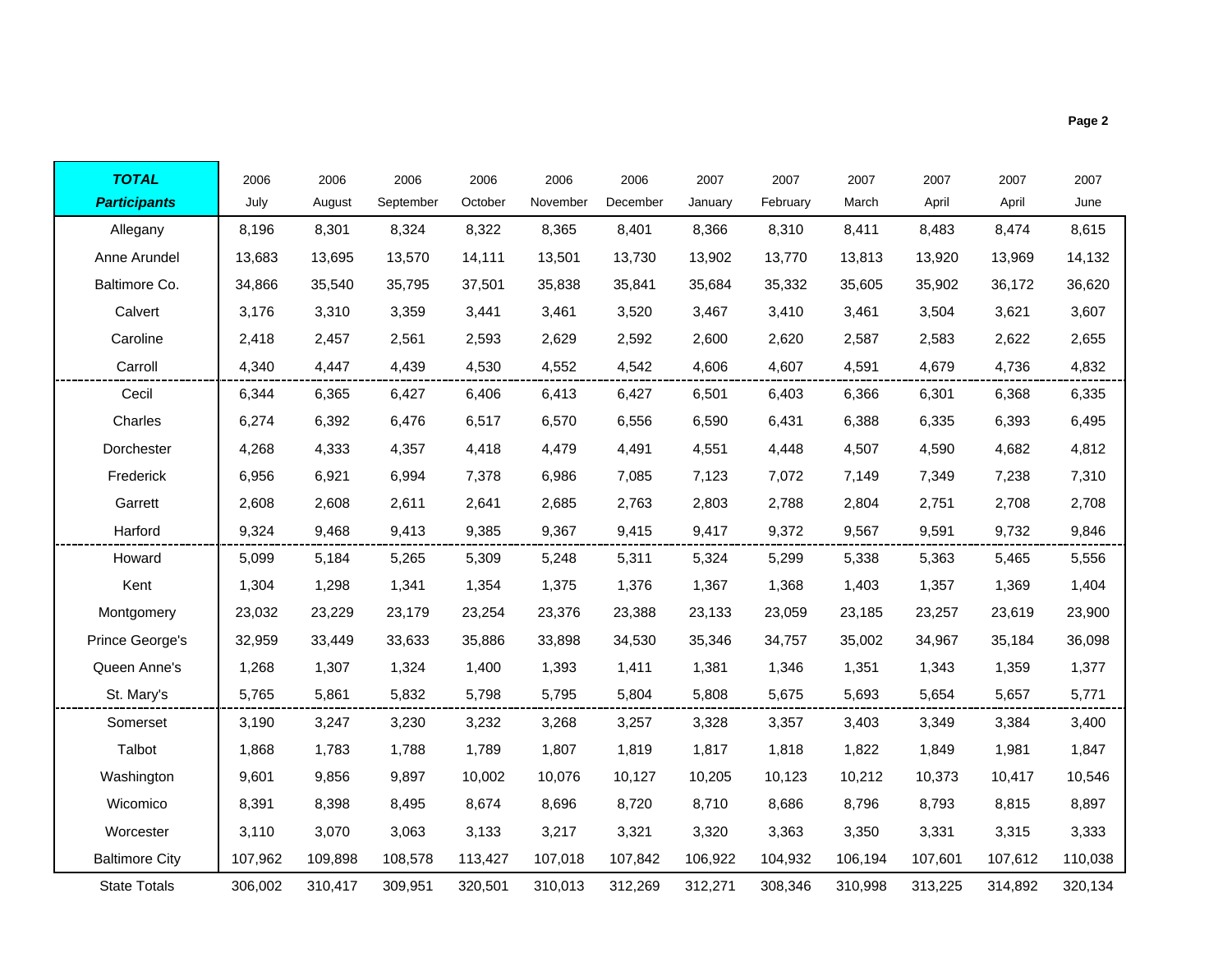| <b>NPA-FS</b>         | 2006    | 2006    | 2006      | 2006    | 2006     | 2006     | 2007    | 2007     | 2007    | 2007    | 2007    | 2007    |
|-----------------------|---------|---------|-----------|---------|----------|----------|---------|----------|---------|---------|---------|---------|
| <b>Participants</b>   | July    | August  | September | October | November | December | January | February | March   | April   | April   | June    |
| Allegany              | 6,805   | 6,886   | 6,930     | 6,927   | 6,929    | 6,943    | 6,889   | 6,858    | 6,961   | 7,069   | 7,050   | 7,182   |
| Anne Arundel          | 10,368  | 10,493  | 10,328    | 10,805  | 10,442   | 10,649   | 10,885  | 10,732   | 10,803  | 10,945  | 10,877  | 10,946  |
| Baltimore Co.         | 27,076  | 27,743  | 28,067    | 29,556  | 28,035   | 28,043   | 27,953  | 27,688   | 27,913  | 28,251  | 28,536  | 28,919  |
| Calvert               | 2,499   | 2,649   | 2,691     | 2,815   | 2,835    | 2,898    | 2,855   | 2,783    | 2,863   | 2,910   | 3,016   | 2,991   |
| Caroline              | 1,974   | 2,025   | 2,108     | 2,126   | 2,145    | 2,103    | 2,132   | 2,144    | 2,125   | 2,109   | 2,146   | 2,185   |
| Carroll               | 3,515   | 3,615   | 3,605     | 3,689   | 3,738    | 3,709    | 3,767   | 3,787    | 3,809   | 3,858   | 3,881   | 3,958   |
| Cecil                 | 5,177   | 5,202   | 5,283     | 5,235   | 5,273    | 5,301    | 5,342   | 5,236    | 5,205   | 5,148   | 5,208   | 5,146   |
| Charles               | 5,163   | 5,301   | 5,396     | 5,458   | 5,539    | 5,533    | 5,600   | 5,444    | 5,424   | 5,392   | 5,435   | 5,540   |
| Dorchester            | 3,467   | 3,528   | 3,532     | 3,577   | 3,629    | 3,603    | 3,654   | 3,592    | 3,690   | 3,791   | 3,891   | 4,031   |
| Frederick             | 5,792   | 5,772   | 5,851     | 6,201   | 5,845    | 5,912    | 5,948   | 5,901    | 5,971   | 6,120   | 6,005   | 6,060   |
| Garrett               | 2,261   | 2,271   | 2,256     | 2,304   | 2,337    | 2,412    | 2,432   | 2,425    | 2,431   | 2,371   | 2,326   | 2,321   |
| Harford               | 7,144   | 7,309   | 7,262     | 7,234   | 7,284    | 7,378    | 7,366   | 7,388    | 7,657   | 7,656   | 7,753   | 7,836   |
| Howard                | 3,750   | 3,807   | 3,879     | 3,942   | 3,906    | 3,967    | 3,975   | 3,943    | 3,953   | 3,937   | 3,983   | 3,996   |
| Kent                  | 1,097   | 1,103   | 1,142     | 1,157   | 1,186    | 1,185    | 1,177   | 1,175    | 1,215   | 1,168   | 1,185   | 1,219   |
| Montgomery            | 16,968  | 17,197  | 17,111    | 17,216  | 17,348   | 17,309   | 17,170  | 17,096   | 17,197  | 17,318  | 17,658  | 17,769  |
| Prince George's       | 26,411  | 26,874  | 27,095    | 28,908  | 27,103   | 28,181   | 28,949  | 28,541   | 28,742  | 28,883  | 29,022  | 29,903  |
| Queen Anne's          | 1,067   | 1,095   | 1,104     | 1,176   | 1,161    | 1,187    | 1,160   | 1,139    | 1,134   | 1,120   | 1,126   | 1,127   |
| St. Mary's            | 4,598   | 4,685   | 4,652     | 4,638   | 4,671    | 4,653    | 4,683   | 4,554    | 4,561   | 4,509   | 4,534   | 4,634   |
| Somerset              | 2,718   | 2,803   | 2,787     | 2,777   | 2,794    | 2,774    | 2,838   | 2,867    | 2,927   | 2,885   | 2,889   | 2,910   |
| Talbot                | 1,557   | 1,489   | 1,504     | 1,495   | 1,512    | 1,523    | 1,522   | 1,523    | 1,531   | 1,538   | 1,587   | 1,542   |
| Washington            | 8,086   | 8,335   | 8,341     | 8,448   | 8,552    | 8,580    | 8,654   | 8,577    | 8,664   | 8,773   | 8,886   | 9,064   |
| Wicomico              | 6,986   | 6,959   | 7,117     | 7,323   | 7,350    | 7,400    | 7,377   | 7,331    | 7,406   | 7,388   | 7,401   | 7,503   |
| Worcester             | 2,787   | 2,739   | 2,740     | 2,788   | 2,878    | 2,993    | 2,986   | 3,051    | 3,040   | 3,017   | 3,011   | 3,020   |
| <b>Baltimore City</b> | 76,304  | 78,990  | 78,319    | 82,645  | 77,562   | 78,145   | 77,528  | 75,648   | 77,026  | 78,817  | 78,607  | 80,404  |
| <b>State Totals</b>   | 233,570 | 238,870 | 239,100   | 248,440 | 240,054  | 242,381  | 242,842 | 239,423  | 242,248 | 244,973 | 246,013 | 250,206 |

r.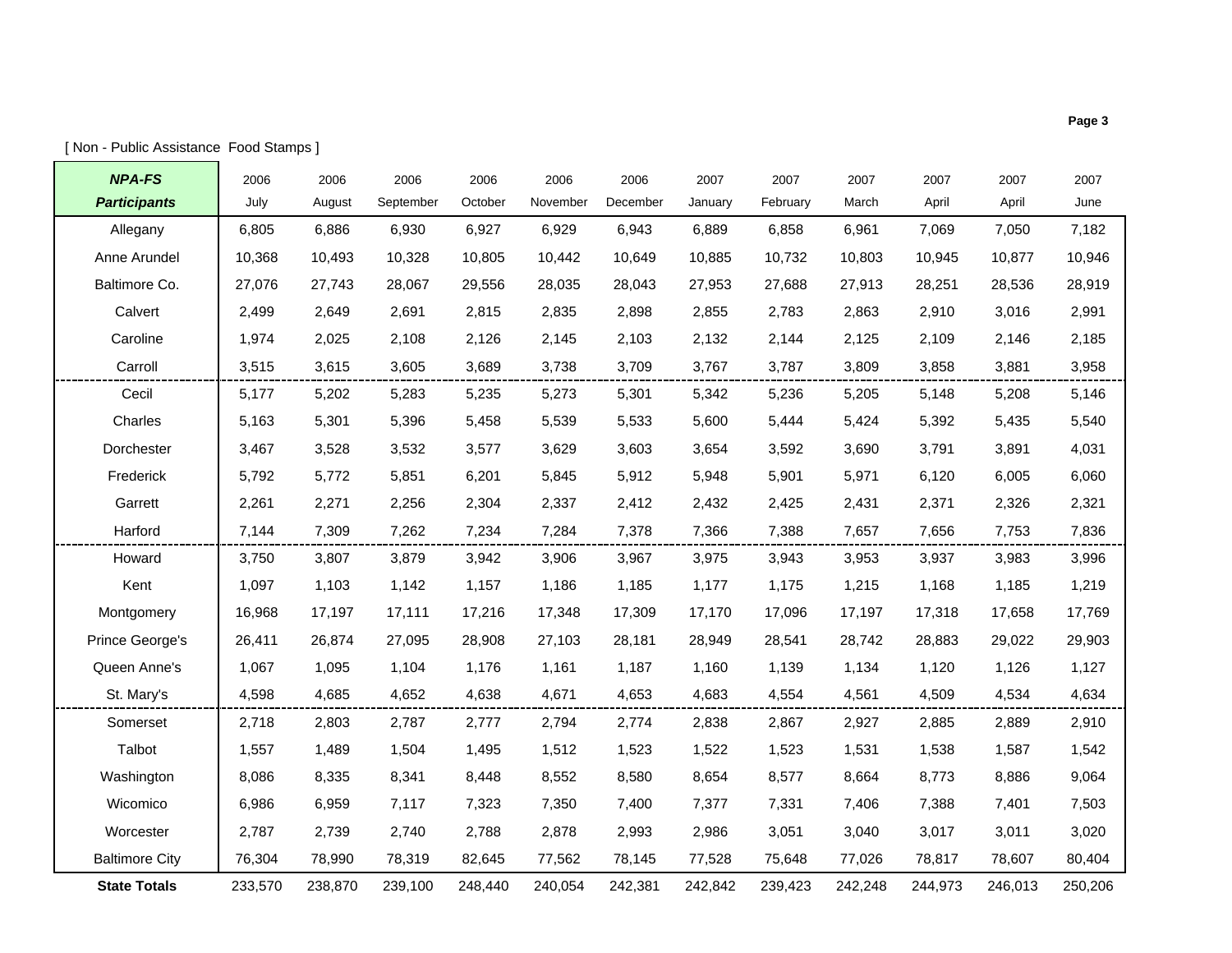| [ Public Assistance Food Stamps ] |  |
|-----------------------------------|--|
|-----------------------------------|--|

| PA-FS                 | 2006   | 2006   | 2006      | 2006    | 2006     | 2006     | 2007    | 2007     | 2007   | 2007   | 2007   | 2007   |
|-----------------------|--------|--------|-----------|---------|----------|----------|---------|----------|--------|--------|--------|--------|
| <b>Participants</b>   | July   | August | September | October | November | December | January | February | March  | April  | April  | June   |
| Allegany              | 1,391  | 1,415  | 1,394     | 1,395   | 1,436    | 1,458    | 1,477   | 1,452    | 1,450  | 1,414  | 1,424  | 1,433  |
| Anne Arundel          | 3,315  | 3,202  | 3,242     | 3,306   | 3,059    | 3,081    | 3,017   | 3,038    | 3,010  | 2,975  | 3,092  | 3,186  |
| Baltimore Co.         | 7.790  | 7.797  | 7,728     | 7.945   | 7.803    | 7,798    | 7.731   | 7.644    | 7.692  | 7,651  | 7,636  | 7,701  |
| Calvert               | 677    | 661    | 668       | 626     | 626      | 622      | 612     | 627      | 598    | 594    | 605    | 616    |
| Caroline              | 444    | 432    | 453       | 467     | 484      | 489      | 468     | 476      | 462    | 474    | 476    | 470    |
| Carroll               | 825    | 832    | 834       | 841     | 814      | 833      | 839     | 820      | 782    | 821    | 855    | 874    |
| Cecil                 | 1,167  | 1,163  | 1,144     | 1,171   | 1,140    | 1,126    | 1,159   | 1,167    | 1,161  | 1,153  | 1,160  | 1,189  |
| Charles               | 1,111  | 1,091  | 1,080     | 1,059   | 1,031    | 1,023    | 990     | 987      | 964    | 943    | 958    | 955    |
| Dorchester            | 801    | 805    | 825       | 841     | 850      | 888      | 897     | 856      | 817    | 799    | 791    | 781    |
| Frederick             | 1.164  | 1,149  | 1,143     | 1.177   | 1,141    | 1,173    | 1,175   | 1,171    | 1,178  | 1,229  | 1,233  | 1,250  |
| Garrett               | 347    | 337    | 355       | 337     | 348      | 351      | 371     | 363      | 373    | 380    | 382    | 387    |
| Harford               | 2,180  | 2,159  | 2,151     | 2,151   | 2,083    | 2,037    | 2,051   | 1,984    | 1,910  | 1,935  | 1,979  | 2,010  |
| Howard                | 1,349  | 1,377  | 1,386     | 1,367   | 1,342    | 1,344    | 1,349   | 1,356    | 1,385  | 1,426  | 1,482  | 1,560  |
| Kent                  | 207    | 195    | 199       | 197     | 189      | 191      | 190     | 193      | 188    | 189    | 184    | 185    |
| Montgomery            | 6,064  | 6,032  | 6,068     | 6,038   | 6,028    | 6,079    | 5,963   | 5,963    | 5,988  | 5,939  | 5,961  | 6,131  |
| Prince George's       | 6,548  | 6,575  | 6,538     | 6,978   | 6,795    | 6,349    | 6,397   | 6,216    | 6,260  | 6,084  | 6,162  | 6,195  |
| Queen Anne's          | 201    | 212    | 220       | 224     | 232      | 224      | 221     | 207      | 217    | 223    | 233    | 250    |
| St. Mary's            | 1,167  | 1,176  | 1,180     | 1,160   | 1,124    | 1,151    | 1,125   | 1,121    | 1,132  | 1,145  | 1,123  | 1,137  |
| Somerset              | 472    | 444    | 443       | 455     | 474      | 483      | 490     | 490      | 476    | 464    | 495    | 490    |
| Talbot                | 311    | 294    | 284       | 294     | 295      | 296      | 295     | 295      | 291    | 311    | 304    | 305    |
| Washington            | 1,515  | 1,521  | 1,556     | 1,554   | 1,524    | 1,547    | 1,551   | 1,546    | 1,548  | 1,600  | 1,531  | 1,482  |
| Wicomico              | 1,405  | 1,439  | 1,378     | 1,351   | 1,346    | 1,320    | 1,333   | 1,355    | 1,390  | 1,405  | 1,414  | 1,394  |
| Worcester             | 323    | 331    | 323       | 345     | 339      | 328      | 334     | 312      | 310    | 314    | 304    | 313    |
| <b>Baltimore City</b> | 31,658 | 30,908 | 30,259    | 30,782  | 29,456   | 29,697   | 29,394  | 29,284   | 29,168 | 28,784 | 29,005 | 29,634 |
| <b>State Totals</b>   | 72,432 | 71,547 | 70,851    | 72,061  | 69,959   | 69,888   | 69,429  | 68,923   | 68,750 | 68,252 | 68,789 | 69,928 |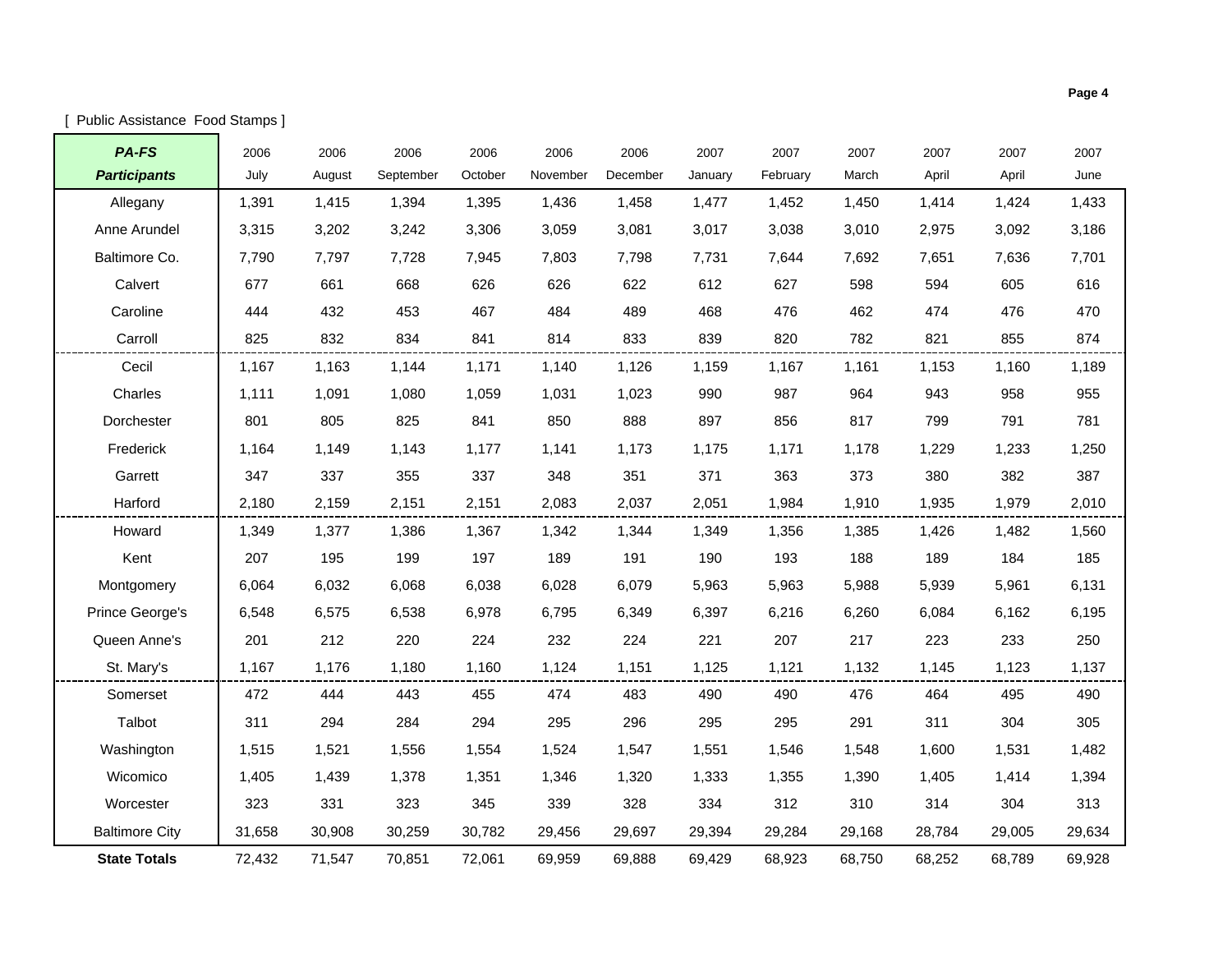| <b>Applications</b>   | 2006                      | 2006             | 2006             | 2006             | 2006                    | 2006     | 2007           | 2007           | 2007           | 2007           | 2007           | 2007           |
|-----------------------|---------------------------|------------------|------------------|------------------|-------------------------|----------|----------------|----------------|----------------|----------------|----------------|----------------|
| <b>Received</b>       | July                      | August           | September        | October          | November                | December | January        | February       | March          | April          | May            | June           |
| Allegany              | 36                        | 46               | 37               | 42               | 50                      | 42       | 48             | 43             | 53             | 55             | 49             | 43             |
| Anne Arundel          | 106                       | 160              | 122              | 139              | 94                      | 158      | 199            | 121            | 163            | 146            | 166            | 140            |
| Baltimore Co.         | 202                       | 289              | 290              | 275              | 217                     | 267      | 290            | 241            | 327            | 279            | 265            | 279            |
| Calvert               | 23                        | 25               | 26               | 28               | 24                      | 20       | 21             | 35             | 29             | 23             | 31             | 27             |
| Caroline              | 11                        | $\overline{7}$   | 19               | 12               | 14                      | 14       | 11             | 14             | 10             | 12             | 11             | $\overline{7}$ |
| Carroll               | 61                        | 58               | 65               | 43               | 49                      | 44       | 56             | 47             | 70             | 44             | 49             | 50             |
| Cecil                 | 65                        | 57               | 60               | 59               | 51                      | 43       | 65             | 59             | 65             | 58             | 42             | 59             |
| Charles               | 28                        | 34               | 31               | 35               | 34                      | 28       | 28             | 18             | 35             | 23             | 28             | 35             |
| Dorchester            | 11                        | 24               | 18               | 23               | 12                      | 15       | 15             | 14             | 16             | 13             | 13             | 12             |
| Frederick             | 44                        | 58               | 51               | 59               | 48                      | 64       | 68             | 66             | 60             | 68             | 47             | 51             |
| Garrett               | 6                         | $\boldsymbol{9}$ | $\boldsymbol{9}$ | $\boldsymbol{9}$ | 6                       | 6        | 6              | 5              | $\overline{7}$ | 4              | 5              | $\,6$          |
| Harford               | 55                        | 59               | 36               | 54               | 43                      | 36       | 60             | 42             | 49             | 48             | 60             | 51             |
| Howard                | 39                        | 54               | 55               | 36               | 28                      | 44       | 54             | 38             | 62             | 47             | 33             | 55             |
| Kent                  | $\ensuremath{\mathsf{3}}$ | 8                | 13               | 10               | $\overline{\mathbf{4}}$ | 6        | 9              | 12             | 14             | 11             | 6              | 16             |
| Montgomery            | 205                       | 225              | 190              | 197              | 180                     | 195      | 204            | 160            | 229            | 194            | 184            | 206            |
| Prince George's       | 149                       | 190              | 188              | 180              | 153                     | 168      | 184            | 144            | 177            | 181            | 176            | 185            |
| Queen Anne's          | 10                        | 17               | 8                | 10               | $\overline{7}$          | 10       | $\overline{4}$ | $\overline{7}$ | 11             | 14             | 13             | 13             |
| St. Mary's            | 21                        | 23               | 36               | 29               | 26                      | 18       | 37             | 31             | 23             | 25             | 29             | 32             |
| Somerset              | 9                         | 17               | 12               | 20               | 11                      | 14       | 13             | 14             | 10             | $10$           | 8              | 15             |
| Talbot                | 11                        | 12               | $\overline{7}$   | 13               | 8                       | 10       | 8              | $\overline{7}$ | 12             | $\overline{7}$ | 8              | $\overline{a}$ |
| Washington            | 59                        | 74               | 64               | 56               | 65                      | 59       | 71             | 60             | 73             | 55             | 74             | 81             |
| Wicomico              | 29                        | 43               | 39               | 43               | 44                      | 34       | 51             | 52             | 45             | 45             | 44             | 43             |
| Worcester             | 17                        | 13               | 9                | 17               | $\sqrt{5}$              | 12       | 12             | $\overline{7}$ | 11             | 14             | $\overline{7}$ | 15             |
| <b>Baltimore City</b> | 1,400                     | 1,561            | 1,302            | 1,368            | 1,392                   | 1,387    | 1,663          | 1,201          | 1,560          | 1,433          | 1,473          | 1,516          |
| <b>State Totals</b>   | 2,600                     | 3,063            | 2,687            | 2,757            | 2,565                   | 2,694    | 3,177          | 2,438          | 3,111          | 2,809          | 2,821          | 2,939          |

## **Temporary Disability Assistance Program ( TDAP )**

## **Applications Received, Applications Approved and Cases Closed**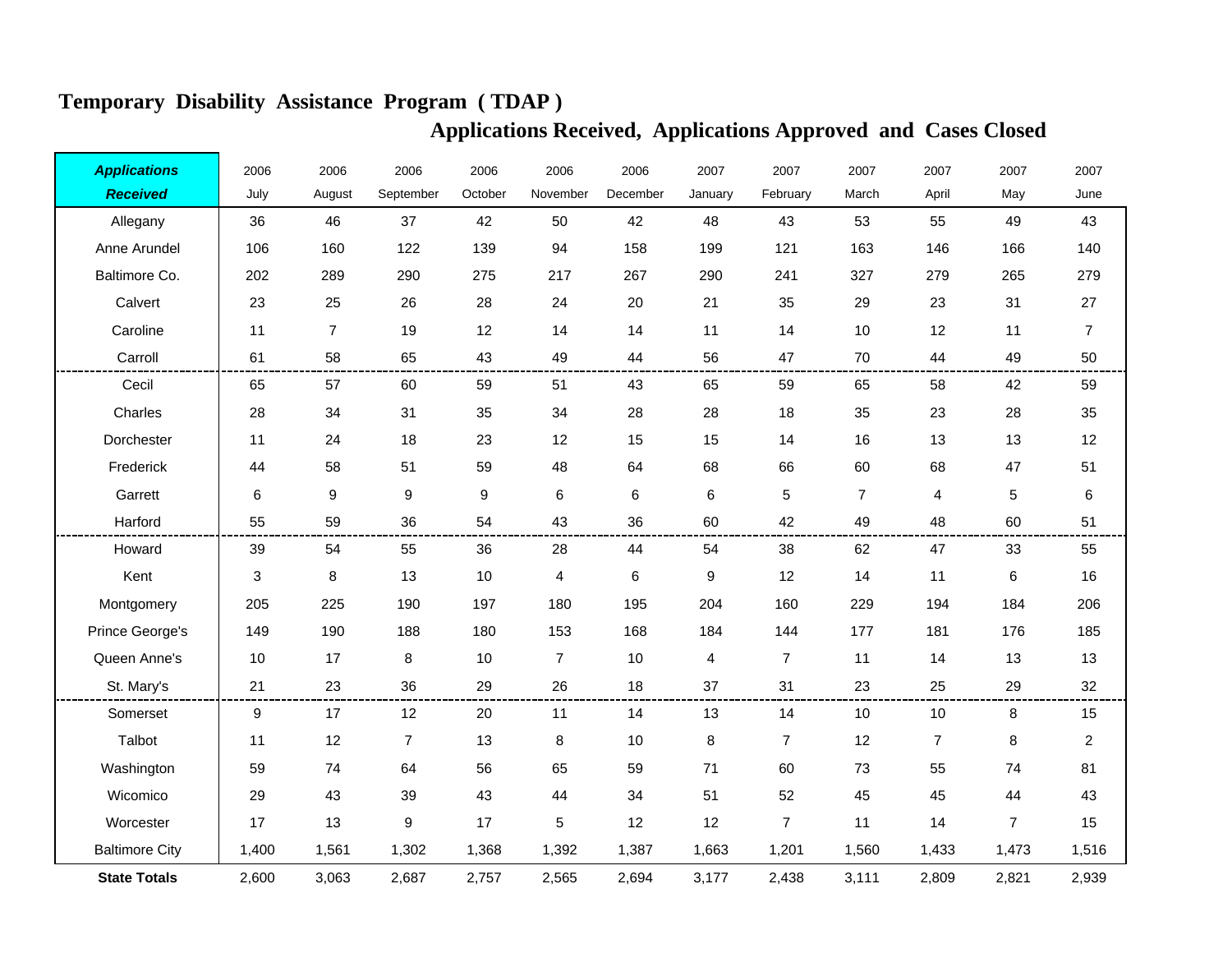| <b>Applications</b>   | 2006           | 2006           | 2006      | 2006             | 2006                    | 2006     | 2007           | 2007      | 2007           | 2007           | 2007           | 2007                      |
|-----------------------|----------------|----------------|-----------|------------------|-------------------------|----------|----------------|-----------|----------------|----------------|----------------|---------------------------|
| <b>Approved</b>       | July           | August         | September | October          | November                | December | January        | February  | March          | April          | May            | June                      |
| Allegany              | 17             | 27             | 21        | 14               | 20                      | 23       | 22             | 19        | 19             | 17             | 16             | 18                        |
| Anne Arundel          | 26             | 46             | 46        | 54               | 41                      | 40       | 46             | 68        | 58             | 54             | 66             | 47                        |
| Baltimore Co.         | 100            | 128            | 130       | 116              | 116                     | 126      | 125            | 124       | 152            | 143            | 130            | 123                       |
| Calvert               | 14             | 13             | 10        | 12               | 13                      | 9        | 22             | 14        | 22             | 15             | 15             | 21                        |
| Caroline              | 4              | 5              | 6         | 9                | $\overline{7}$          | 6        | 3              | 5         | 6              | $\overline{c}$ | $\overline{c}$ | 11                        |
| Carroll               | 15             | 16             | 24        | 16               | 20                      | 14       | 15             | 14        | 29             | 24             | 27             | 13                        |
| Cecil                 | 23             | 21             | 26        | 27               | 18                      | 23       | 20             | 18        | 26             | 20             | 35             | 24                        |
| Charles               | 5              | 21             | 14        | 12               | 13                      | 21       | $10$           | 10        | 14             | $\overline{7}$ | 8              | 19                        |
| Dorchester            | 8              | 11             | 11        | 12               | 10                      | 12       | 9              | 4         | 13             | 11             | 6              | 11                        |
| Frederick             | 14             | 4              | 22        | 11               | 21                      | 23       | 12             | 16        | 37             | 13             | 22             | 9                         |
| Garrett               | 4              | $\overline{7}$ | 3         | $\boldsymbol{9}$ | 8                       | 8        | 4              | 4         | 4              | 6              | $\overline{c}$ | 3                         |
| Harford               | 19             | 37             | 22        | 12               | 21                      | 20       | 32             | 20        | 23             | 26             | 32             | 24                        |
| Howard                | 12             | 9              | 17        | 9                | 19                      | 10       | 13             | 18        | 19             | 12             | 14             | 6                         |
| Kent                  | $\overline{c}$ | $\overline{2}$ | 9         | $\mathbf{1}$     | 3                       | 3        | 3              | $\,6\,$   | $\overline{c}$ | 4              | 5              | $\overline{7}$            |
| Montgomery            | 48             | 56             | 48        | 55               | 36                      | 58       | 42             | 44        | 57             | 56             | 57             | 70                        |
| Prince George's       | 56             | 52             | 62        | 62               | 58                      | 75       | 82             | 49        | 76             | 56             | 80             | 72                        |
| Queen Anne's          | $\overline{7}$ | $\overline{c}$ | 6         | $\mathbf{1}$     | $\overline{a}$          | 6        | 4              | 3         | 5              | 5              | 4              | 4                         |
| St. Mary's            | $\overline{7}$ | 17             | 14        | 20               | 17                      | 14       | 18             | 12        | 13             | 12             | 16             | 19                        |
| Somerset              | 5              | 6              | 6         | 10               | 10                      | 9        | $\overline{7}$ | 5         | 10             | 6              | 3              | 8                         |
| Talbot                | 3              | $\overline{2}$ | 5         | 4                | $\overline{\mathbf{4}}$ | 3        | 4              | $\pmb{0}$ | $\,6$          | 5              | $\overline{c}$ | $\ensuremath{\mathsf{3}}$ |
| Washington            | 11             | 23             | 15        | 23               | 17                      | 25       | 27             | 19        | 32             | 24             | 18             | 27                        |
| Wicomico              | 24             | 18             | 19        | 20               | 16                      | 27       | 23             | 23        | 28             | 25             | 32             | 17                        |
| Worcester             | 6              | 6              | 12        | $\overline{7}$   | $\sqrt{5}$              | 10       | $\overline{c}$ | 5         | $\,6$          | 6              | 6              | $\overline{7}$            |
| <b>Baltimore City</b> | 698            | 879            | 667       | 720              | 701                     | 762      | 911            | 835       | 842            | 859            | 889            | 841                       |
| <b>State Totals</b>   | 1,128          | 1,408          | 1,215     | 1,236            | 1,196                   | 1,327    | 1,456          | 1,335     | 1,499          | 1,408          | 1,487          | 1,404                     |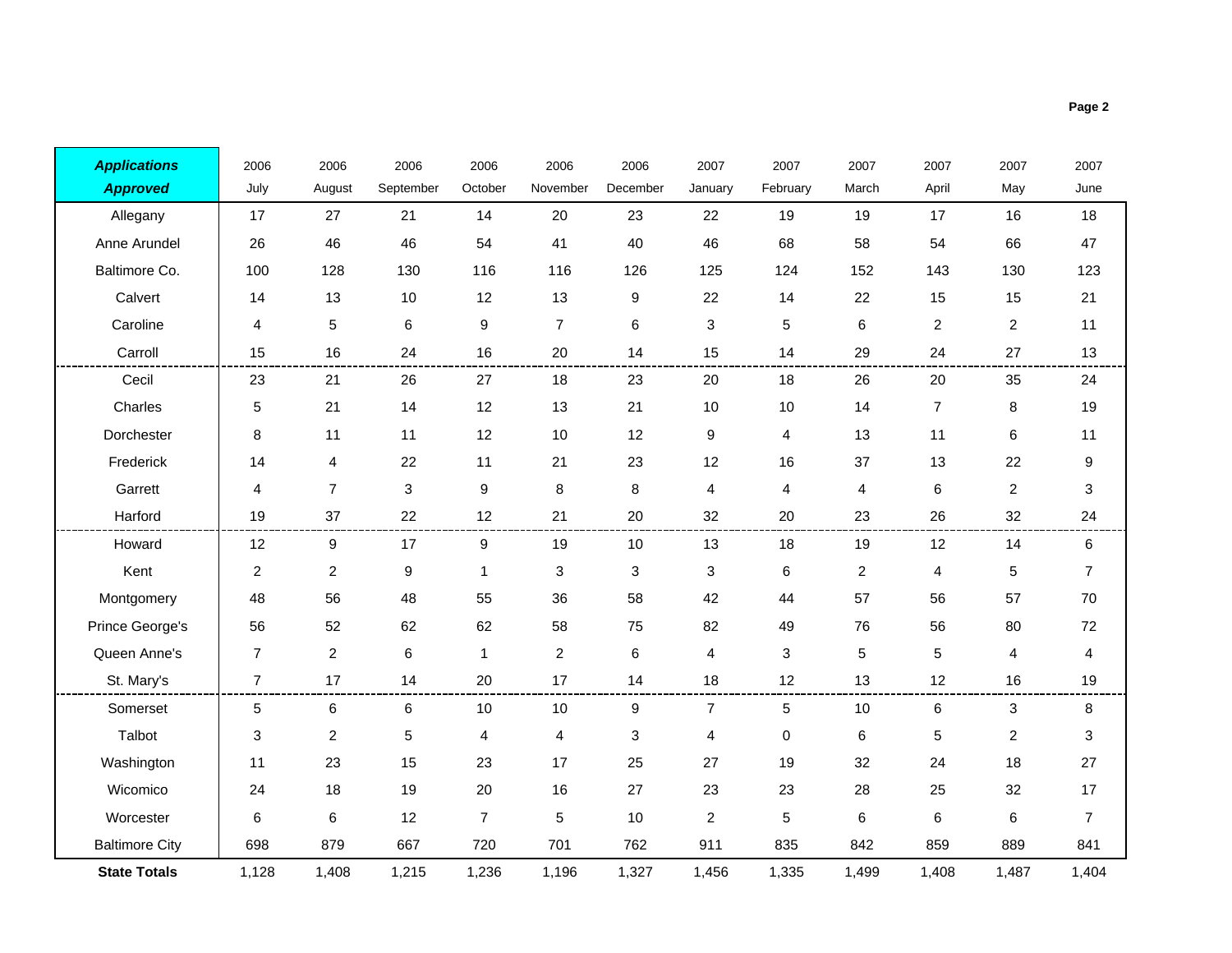| <b>Cases</b>          | 2006        | 2006           | 2006             | 2006           | 2006           | 2006                    | 2007             | 2007     | 2007                    | 2007           | 2007 | 2007           |
|-----------------------|-------------|----------------|------------------|----------------|----------------|-------------------------|------------------|----------|-------------------------|----------------|------|----------------|
| <b>Closed</b>         | July        | August         | September        | October        | November       | December                | January          | February | March                   | April          | May  | June           |
| Allegany              | 14          | 26             | 30               | 19             | 20             | 17                      | 19               | 28       | 19                      | 21             | 13   | 22             |
| Anne Arundel          | 43          | 48             | 40               | 43             | 44             | 56                      | 44               | 36       | 36                      | 50             | 49   | 67             |
| Baltimore Co.         | 95          | 96             | 119              | 89             | 135            | 112                     | 101              | 106      | 110                     | 111            | 130  | 144            |
| Calvert               | 10          | 11             | 9                | 11             | 11             | 19                      | 8                | 13       | 8                       | 19             | 24   | 16             |
| Caroline              | 3           | 8              | 8                | $\overline{7}$ | 3              | 4                       | 3                | 3        | 11                      | 9              | 4    | 6              |
| Carroll               | 35          | 16             | 26               | 18             | 16             | 15                      | 15               | 21       | 16                      | 20             | 17   | 17             |
| Cecil                 | 24          | 31             | 23               | 25             | 22             | 25                      | 26               | 25       | 20                      | 19             | 19   | 27             |
| Charles               | 18          | 12             | 18               | 11             | 12             | 15                      | 11               | 12       | 20                      | $\,8\,$        | 6    | 16             |
| Dorchester            | 9           | 6              | 6                | 9              | 9              | $\overline{7}$          | 5                | 6        | 6                       | $\overline{7}$ | 16   | $\overline{7}$ |
| Frederick             | 18          | 13             | 16               | 10             | 25             | 18                      | 15               | 19       | 16                      | 16             | 21   | 19             |
| Garrett               | 4           | 11             | $\boldsymbol{9}$ | $\mathbf{1}$   | 8              | 4                       | $\boldsymbol{9}$ | 6        | $\overline{\mathbf{4}}$ | 10             | 3    | 5              |
| Harford               | 26          | 24             | 22               | 24             | 29             | 20                      | 29               | 28       | 24                      | 24             | 25   | 31             |
| Howard                | 16          | 8              | 13               | 15             | 6              | 10                      | 11               | 8        | 16                      | 15             | 18   | 14             |
| Kent                  | $\mathbf 0$ | 5              | $\sqrt{3}$       | 1              | 1              | 4                       | $\mathbf 5$      | 5        | 6                       | 4              | 1    | 4              |
| Montgomery            | 61          | 55             | 61               | 46             | 52             | 45                      | 77               | 58       | 49                      | 53             | 65   | 54             |
| Prince George's       | 48          | 41             | 68               | 45             | 71             | 56                      | 59               | 63       | 75                      | 61             | 60   | 65             |
| Queen Anne's          | 8           | $\overline{c}$ | $\overline{7}$   | 3              | 4              | $\overline{\mathbf{c}}$ | 1                | 4        | $\overline{7}$          | 5              | 2    | 4              |
| St. Mary's            | 6           | 16             | 17               | 14             | 17             | 26                      | 20               | 13       | 14                      | 10             | 18   | 24             |
| Somerset              | 3           | 3              | 7                | 11             | 4              | 8                       | 8                | 6        | 7                       | 10             | 4    | 12             |
| Talbot                | 4           | $\overline{7}$ | 3                | 6              | 3              | $\mathbf{1}$            | $\sqrt{5}$       | 3        | 4                       | 4              | 3    | 5              |
| Washington            | 22          | 26             | 27               | 24             | 22             | 30                      | 20               | 19       | 32                      | 21             | 16   | 35             |
| Wicomico              | 40          | 27             | 24               | 23             | 21             | 20                      | 24               | 22       | 24                      | 30             | 25   | 33             |
| Worcester             | 6           | $\overline{7}$ | $\overline{7}$   | 6              | $\overline{4}$ | 10                      | 10               | 8        | 6                       | 4              | 6    | 15             |
| <b>Baltimore City</b> | 816         | 688            | 746              | 550            | 923            | 703                     | 742              | 706      | 695                     | 815            | 744  | 785            |

1,329 1,187 1,309 1,011 1,462 1,227 1,267 1,218 1,225 1,346 1,289 1,427

**State Totals**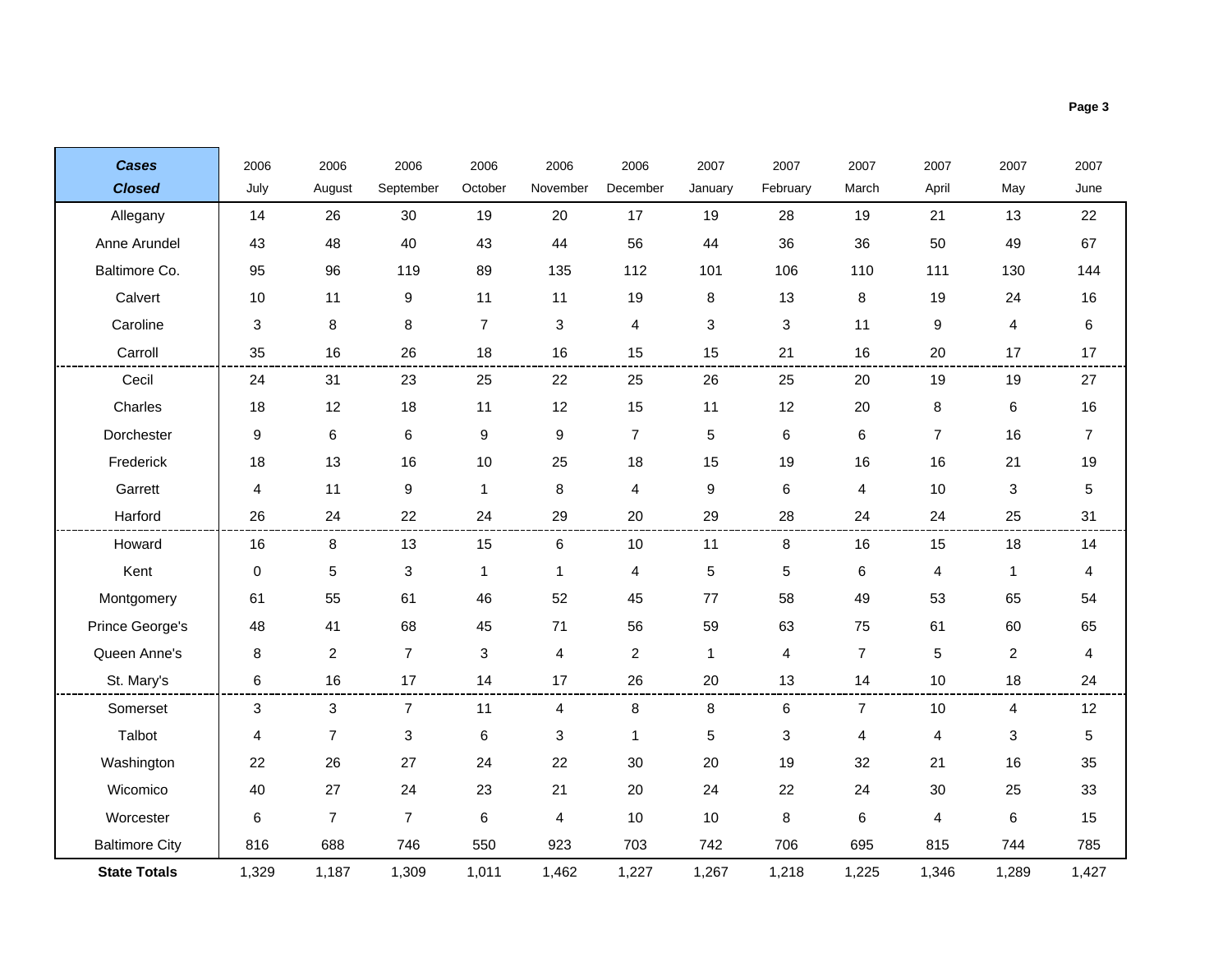# **Temporary Disability Assistance Program ( TDAP ) Recipients**

Ħ.

F

| <b>TOTAL</b>          | 2006   | 2006   | 2006      | 2006    | 2006     | 2006     | 2007    | 2007     | 2007   | 2007   | 2007   | 2007   |
|-----------------------|--------|--------|-----------|---------|----------|----------|---------|----------|--------|--------|--------|--------|
| <b>Recipients</b>     | July   | August | September | October | November | December | January | February | March  | April  | May    | June   |
| Allegany              | 210    | 228    | 209       | 205     | 211      | 224      | 229     | 218      | 220    | 219    | 220    | 221    |
| Anne Arundel          | 433    | 440    | 466       | 476     | 457      | 416      | 423     | 494      | 510    | 518    | 538    | 499    |
| Baltimore Co.         | 1,051  | 1,105  | 1,085     | 1,127   | 1,111    | 1,140    | 1,137   | 1,226    | 1,222  | 1,215  | 1,225  | 1,202  |
| Calvert               | 130    | 127    | 123       | 127     | 132      | 118      | 145     | 128      | 151    | 137    | 125    | 138    |
| Caroline              | 72     | 64     | 60        | 70      | 71       | 83       | 70      | 80       | 71     | 61     | 62     | 86     |
| Carroll               | 158    | 161    | 143       | 153     | 159      | 155      | 153     | 146      | 168    | 172    | 190    | 173    |
| Cecil                 | 217    | 217    | 225       | 219     | 213      | 229      | 210     | 204      | 217    | 213    | 241    | 230    |
| Charles               | 135    | 148    | 143       | 134     | 137      | 149      | 145     | 143      | 141    | 138    | 142    | 149    |
| Dorchester            | 53     | 65     | 69        | 86      | 73       | 86       | 86      | 76       | 92     | 95     | 79     | 91     |
| Frederick             | 156    | 145    | 171       | 159     | 176      | 187      | 176     | 172      | 216    | 193    | 197    | 183    |
| Garrett               | 53     | 49     | 43        | 57      | 54       | 55       | 51      | 49       | 49     | 46     | 44     | 46     |
| Harford               | 204    | 226    | 221       | 214     | 208      | 215      | 215     | 222      | 215    | 221    | 238    | 237    |
| Howard                | 100    | 106    | 115       | 105     | 134      | 117      | 122     | 135      | 138    | 129    | 125    | 113    |
| Kent                  | 40     | 36     | 45        | 41      | 42       | 41       | 38      | 40       | 37     | 40     | 45     | 50     |
| Montgomery            | 511    | 516    | 493       | 516     | 494      | 525      | 476     | 466      | 480    | 500    | 475    | 512    |
| Prince George's       | 518    | 534    | 528       | 535     | 542      | 595      | 600     | 556      | 601    | 558    | 589    | 586    |
| Queen Anne's          | 51     | 47     | 48        | 43      | 44       | 48       | 58      | 50       | 47     | 47     | 51     | 47     |
| St. Mary's            | 153    | 168    | 164       | 164     | 177      | 150      | 145     | 144      | 153    | 147    | 151    | 151    |
| Somerset              | 65     | 68     | 66        | 69      | 83       | 77       | 80      | 75       | 84     | 79     | 79     | 80     |
| Talbot                | 36     | 32     | 38        | 34      | 34       | 36       | 34      | 31       | 33     | 40     | 36     | 36     |
| Washington            | 230    | 228    | 213       | 225     | 218      | 226      | 228     | 232      | 242    | 244    | 239    | 250    |
| Wicomico              | 211    | 199    | 197       | 206     | 192      | 217      | 203     | 205      | 217    | 208    | 222    | 192    |
| Worcester             | 67     | 69     | 76        | 78      | 82       | 83       | 68      | 70       | 69     | 75     | 72     | 61     |
| <b>Baltimore City</b> | 5,769  | 6,056  | 5,825     | 6,105   | 5,794    | 6,049    | 6,202   | 6,257    | 6,418  | 6,323  | 6,455  | 6,410  |
| <b>State Totals</b>   | 10,623 | 11,034 | 10,766    | 11,148  | 10,838   | 11,221   | 11,294  | 11,419   | 11,791 | 11,618 | 11,840 | 11,743 |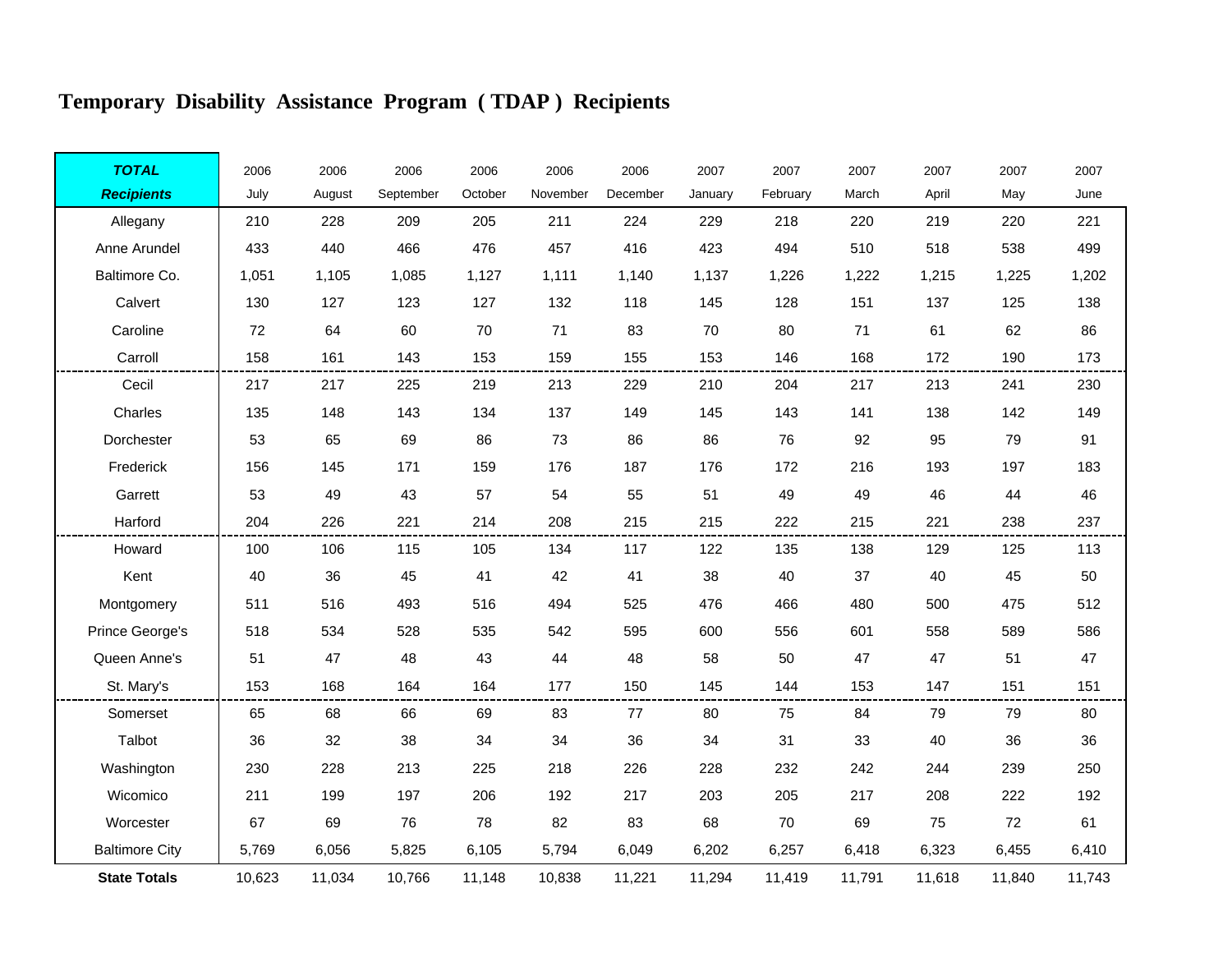| <b>Short Term</b>     | 2006  | 2006   | 2006      | 2006             | 2006           | 2006     | 2007    | 2007       | 2007  | 2007  | 2007                    | 2007  |
|-----------------------|-------|--------|-----------|------------------|----------------|----------|---------|------------|-------|-------|-------------------------|-------|
| <b>Recipients</b>     | July  | August | September | October          | November       | December | January | February   | March | April | May                     | June  |
| Allegany              | 62    | 77     | 60        | 57               | 60             | 67       | 67      | 73         | 67    | 68    | 63                      | 59    |
| Anne Arundel          | 185   | 182    | 203       | 213              | 192            | 173      | 168     | 232        | 242   | 237   | 245                     | 224   |
| Baltimore Co.         | 420   | 454    | 423       | 449              | 443            | 452      | 441     | 478        | 485   | 474   | 451                     | 430   |
| Calvert               | 49    | 52     | 45        | 44               | 52             | 34       | 63      | 36         | 50    | 41    | 33                      | 42    |
| Caroline              | 19    | 14     | 12        | 17               | 18             | 18       | 12      | 11         | 16    | 14    | 12                      | 23    |
| Carroll               | 51    | 44     | 49        | 55               | 63             | 57       | 58      | 46         | 56    | 63    | 71                      | 57    |
| Cecil                 | 91    | 103    | 99        | 89               | 79             | 80       | 72      | 61         | 67    | 57    | 79                      | 71    |
| Charles               | 50    | 59     | 51        | 41               | 43             | 53       | 50      | 47         | 48    | 38    | 39                      | 44    |
| Dorchester            | 18    | 19     | 19        | 25               | 31             | 37       | 19      | 13         | 25    | 24    | 20                      | 25    |
| Frederick             | 51    | 43     | 68        | 55               | 66             | 78       | 65      | 63         | 100   | 78    | 88                      | 74    |
| Garrett               | 17    | 15     | 15        | 16               | 15             | 13       | 8       | 6          | 6     | 3     | $\overline{\mathbf{4}}$ | 4     |
| Harford               | 76    | 96     | 76        | 68               | 77             | 76       | 74      | 75         | 81    | 73    | 82                      | 82    |
| Howard                | 35    | 32     | 33        | 35               | 43             | 36       | 44      | 53         | 57    | 55    | 46                      | 40    |
| Kent                  | 10    | 8      | 15        | $\boldsymbol{9}$ | $\overline{7}$ | 8        | 9       | 11         | 10    | 12    | 17                      | 22    |
| Montgomery            | 133   | 161    | 144       | 126              | 127            | 146      | 130     | 141        | 135   | 128   | 133                     | 167   |
| Prince George's       | 220   | 212    | 223       | 245              | 258            | 302      | 294     | 265        | 290   | 236   | 269                     | 228   |
| Queen Anne's          | 15    | 11     | 16        | 14               | 17             | 19       | 18      | 10         | 13    | 12    | 14                      | 11    |
| St. Mary's            | 59    | 70     | 66        | 69               | 81             | 65       | 57      | 56         | 59    | 52    | 50                      | 50    |
| Somerset              | 20    | 24     | 21        | 21               | 28             | 24       | 23      | 19         | 21    | 19    | 18                      | 15    |
| Talbot                | 15    | 13     | 18        | 16               | 15             | 17       | 13      | $\sqrt{5}$ | 4     | 12    | 8                       | 11    |
| Washington            | 50    | 56     | 47        | 53               | 60             | 68       | 63      | 76         | 72    | 73    | 61                      | 62    |
| Wicomico              | 71    | 69     | 78        | 88               | 81             | 98       | 81      | 77         | 90    | 87    | 88                      | 67    |
| Worcester             | 25    | 26     | 30        | 28               | 32             | 32       | 21      | 21         | 18    | 21    | 21                      | 19    |
| <b>Baltimore City</b> | 2,828 | 3,106  | 2,944     | 3,072            | 2,970          | 3,041    | 3,191   | 3,218      | 3,205 | 3,190 | 3,192                   | 3,209 |
| <b>State Totals</b>   | 4,570 | 4,946  | 4,755     | 4,905            | 4,858          | 4,994    | 5,041   | 5,093      | 5,217 | 5,067 | 5,104                   | 5,036 |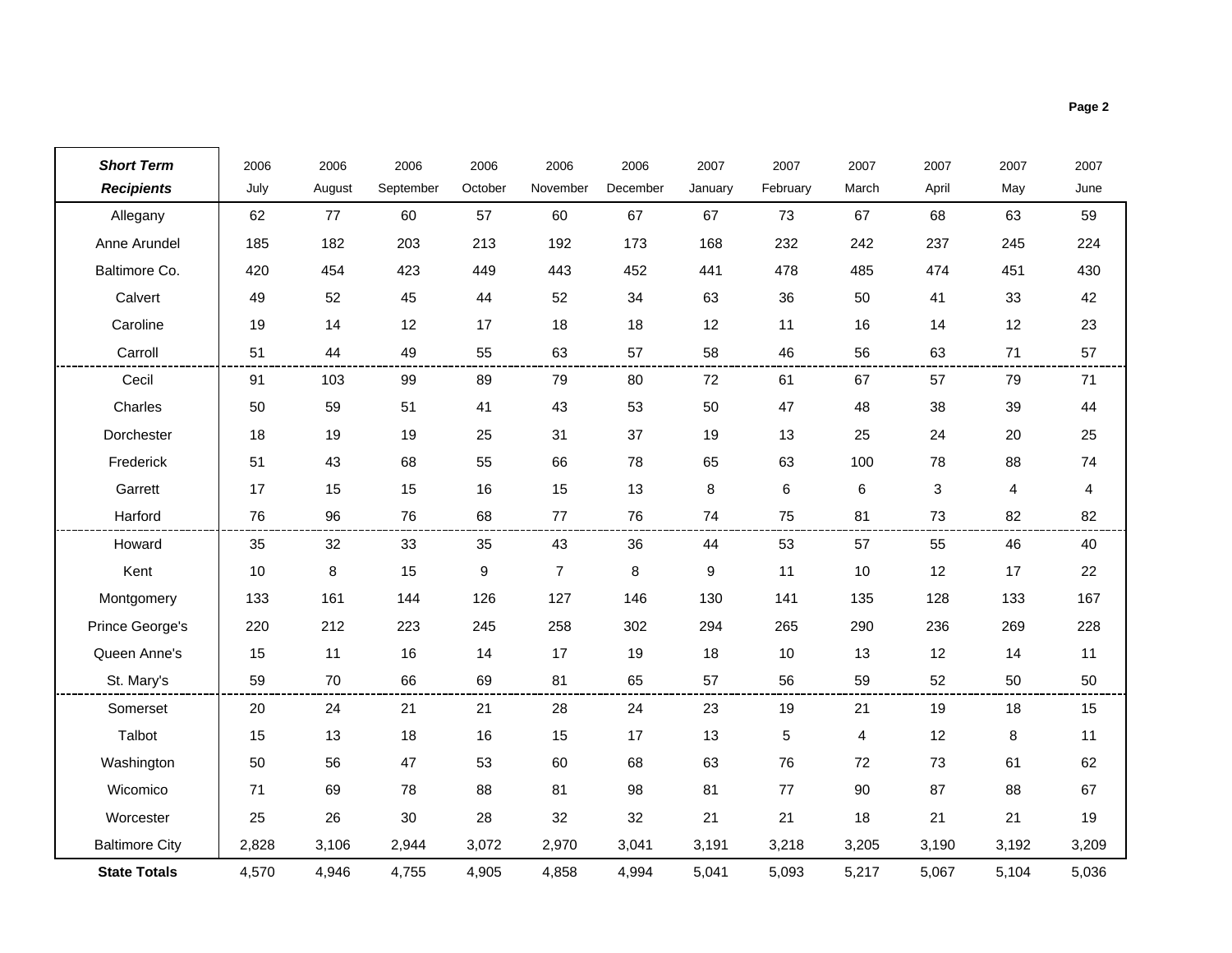| <b>Long Term</b>      | 2006  | 2006   | 2006      | 2006    | 2006     | 2006     | 2007    | 2007     | 2007  | 2007  | 2007  | 2007  |
|-----------------------|-------|--------|-----------|---------|----------|----------|---------|----------|-------|-------|-------|-------|
| <b>Recipients</b>     | July  | August | September | October | November | December | January | February | March | April | May   | June  |
| Allegany              | 148   | 151    | 149       | 148     | 151      | 157      | 162     | 145      | 153   | 151   | 157   | 162   |
| Anne Arundel          | 248   | 258    | 263       | 263     | 265      | 243      | 255     | 262      | 268   | 281   | 293   | 275   |
| Baltimore Co.         | 631   | 651    | 662       | 678     | 668      | 688      | 696     | 748      | 737   | 741   | 774   | 772   |
| Calvert               | 81    | 75     | 78        | 83      | 80       | 84       | 82      | 92       | 101   | 96    | 92    | 96    |
| Caroline              | 53    | 50     | 48        | 53      | 53       | 65       | 58      | 69       | 55    | 47    | 50    | 63    |
| Carroll               | 107   | 117    | 94        | 98      | 96       | 98       | 95      | 100      | 112   | 109   | 119   | 116   |
| Cecil                 | 126   | 114    | 126       | 130     | 134      | 149      | 138     | 143      | 150   | 156   | 162   | 159   |
| Charles               | 85    | 89     | 92        | 93      | 94       | 96       | 95      | 96       | 93    | 100   | 103   | 105   |
| Dorchester            | 35    | 46     | 50        | 61      | 42       | 49       | 67      | 63       | 67    | 71    | 59    | 66    |
| Frederick             | 105   | 102    | 103       | 104     | 110      | 109      | 111     | 109      | 116   | 115   | 109   | 109   |
| Garrett               | 36    | 34     | 28        | 41      | 39       | 42       | 43      | 43       | 43    | 43    | 40    | 42    |
| Harford               | 128   | 130    | 145       | 146     | 131      | 139      | 141     | 147      | 134   | 148   | 156   | 155   |
| Howard                | 65    | 74     | 82        | 70      | 91       | 81       | 78      | 82       | 81    | 74    | 79    | 73    |
| Kent                  | 30    | 28     | $30\,$    | 32      | 35       | 33       | 29      | 29       | 27    | 28    | 28    | 28    |
| Montgomery            | 378   | 355    | 349       | 390     | 367      | 379      | 346     | 325      | 345   | 372   | 342   | 345   |
| Prince George's       | 298   | 322    | 305       | 290     | 284      | 293      | 306     | 291      | 311   | 322   | 320   | 358   |
| Queen Anne's          | 36    | 36     | 32        | 29      | 27       | 29       | 40      | 40       | 34    | 35    | 37    | 36    |
| St. Mary's            | 94    | 98     | 98        | 95      | 96       | 85       | 88      | 88       | 94    | 95    | 101   | 101   |
| Somerset              | 45    | 44     | 45        | 48      | 55       | 53       | 57      | 56       | 63    | 60    | 61    | 65    |
| Talbot                | 21    | 19     | 20        | 18      | 19       | 19       | 21      | 26       | 29    | 28    | 28    | 25    |
| Washington            | 180   | 172    | 166       | 172     | 158      | 158      | 165     | 156      | 170   | 171   | 178   | 188   |
| Wicomico              | 140   | 130    | 119       | 118     | 111      | 119      | 122     | 128      | 127   | 121   | 134   | 125   |
| Worcester             | 42    | 43     | 46        | 50      | 50       | 51       | 47      | 49       | 51    | 54    | 51    | 42    |
| <b>Baltimore City</b> | 2,941 | 2,950  | 2,881     | 3,033   | 2,824    | 3,008    | 3,011   | 3,039    | 3,213 | 3,133 | 3,263 | 3,201 |
| <b>State Totals</b>   | 6,053 | 6,088  | 6,011     | 6,243   | 5,980    | 6,227    | 6,253   | 6,326    | 6,574 | 6,551 | 6,736 | 6,707 |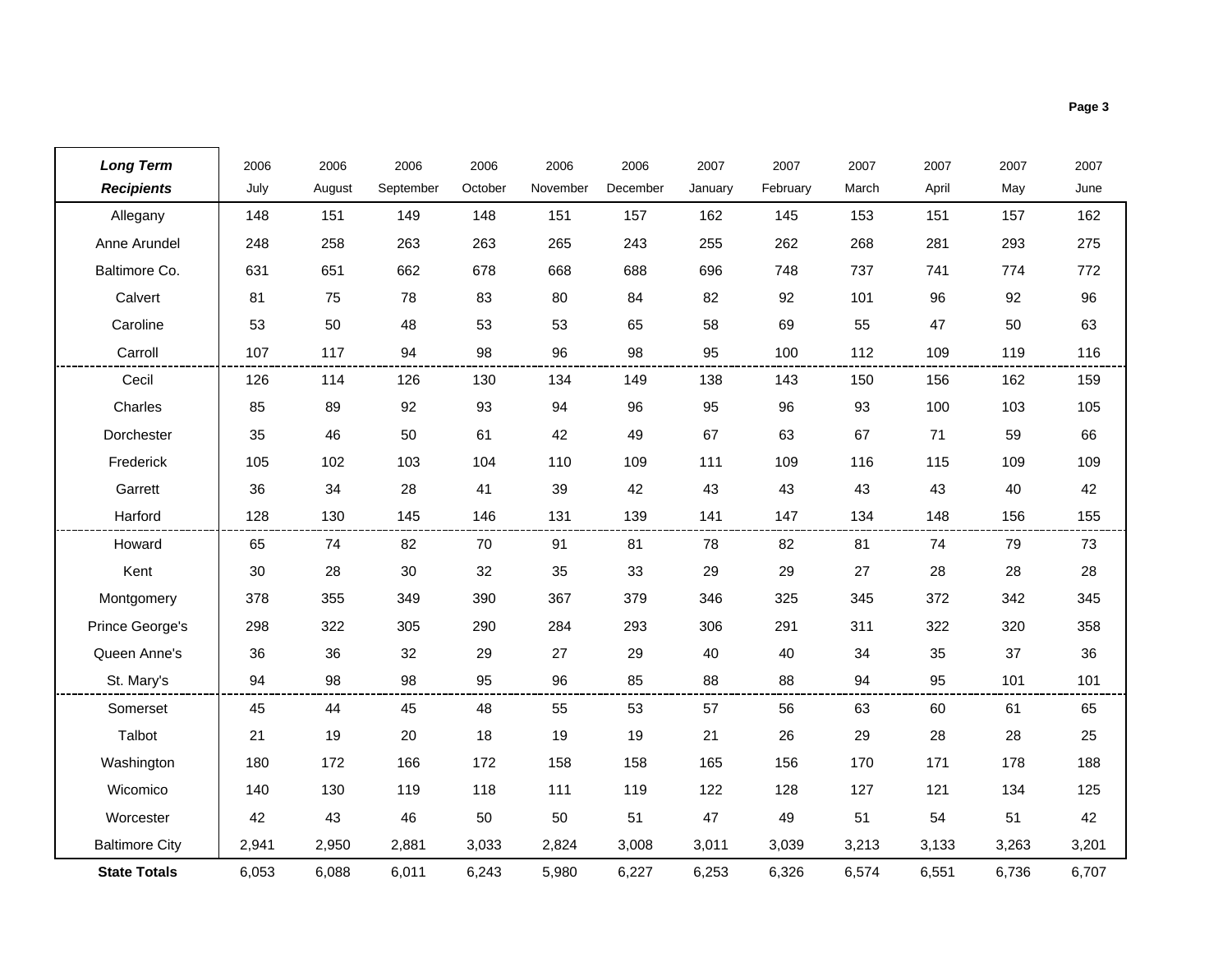| <b>Community Care</b>   | 2006   | 2005   | 2005      | 2005    | 2005     | 2005     | 2007    | 2007     | 2007   | 2007   | 2007   | 2007   |
|-------------------------|--------|--------|-----------|---------|----------|----------|---------|----------|--------|--------|--------|--------|
| <b>Applic. Received</b> | July   | August | September | October | November | December | January | February | March  | April  | May    | June   |
| Allegany                | 398    | 448    | 406       | 393     | 328      | 282      | 409     | 302      | 444    | 414    | 438    | 435    |
| Anne Arundel            | 1,196  | 1,684  | 1,366     | 1,269   | 1,289    | 1,444    | 1,509   | 1,087    | 1,438  | 1,126  | 1,379  | 1,353  |
| Baltimore Co.           | 2,547  | 3,064  | 3,090     | 2,559   | 2,531    | 2,389    | 2,850   | 2,273    | 3,180  | 2,780  | 3,123  | 2,882  |
| Calvert                 | 324    | 342    | 332       | 366     | 301      | 265      | 324     | 277      | 373    | 306    | 342    | 298    |
| Caroline                | 198    | 245    | 217       | 216     | 233      | 217      | 217     | 178      | 239    | 210    | 185    | 187    |
| Carroll                 | 355    | 381    | 347       | 373     | 309      | 315      | 437     | 306      | 386    | 413    | 382    | 392    |
| Cecil                   | 505    | 597    | 565       | 547     | 487      | 492      | 581     | 494      | 638    | 500    | 525    | 540    |
| Charles                 | 396    | 568    | 505       | 511     | 456      | 397      | 533     | 365      | 495    | 388    | 459    | 515    |
| Dorchester              | 251    | 293    | 270       | 248     | 235      | 209      | 273     | 243      | 275    | 249    | 261    | 272    |
| Frederick               | 545    | 675    | 591       | 579     | 573      | 613      | 656     | 606      | 690    | 606    | 597    | 574    |
| Garrett                 | 99     | 141    | 126       | 129     | 121      | 121      | 160     | 143      | 116    | 132    | 120    | 121    |
| Harford                 | 720    | 814    | 794       | 837     | 763      | 706      | 838     | 676      | 860    | 677    | 827    | 779    |
| Howard                  | 461    | 470    | 513       | 442     | 451      | 372      | 459     | 438      | 563    | 505    | 525    | 497    |
| Kent                    | 114    | 120    | 115       | 80      | 83       | 108      | 112     | 96       | 113    | 104    | 109    | 92     |
| Montgomery              | 2,226  | 2,876  | 2,583     | 2,551   | 2,801    | 2,581    | 2,870   | 2,356    | 3,166  | 2,657  | 2,900  | 2,771  |
| Prince George's         | 3,173  | 4,078  | 3,472     | 3,574   | 3,745    | 3,655    | 4,154   | 3,325    | 4,353  | 3,848  | 4,010  | 3,832  |
| Queen Anne's            | 158    | 178    | 171       | 150     | 174      | 135      | 200     | 134      | 194    | 152    | 165    | 165    |
| St. Mary's              | 328    | 345    | 309       | 334     | 305      | 272      | 392     | 286      | 354    | 333    | 354    | 367    |
| Somerset                | 144    | 200    | 174       | 159     | 177      | 142      | 192     | 174      | 198    | 144    | 158    | 160    |
| Talbot                  | 145    | 168    | 134       | 146     | 130      | 156      | 136     | 132      | 162    | 133    | 140    | 147    |
| Washington              | 664    | 827    | 761       | 714     | 718      | 666      | 863     | 601      | 856    | 626    | 801    | 723    |
| Wicomico                | 574    | 628    | 606       | 660     | 588      | 541      | 662     | 647      | 720    | 666    | 625    | 603    |
| Worcester               | 242    | 250    | 257       | 295     | 263      | 252      | 281     | 203      | 252    | 246    | 247    | 229    |
| <b>Baltimore City</b>   | 7,015  | 8,223  | 7,285     | 6,352   | 7,226    | 6,527    | 7,370   | 5,871    | 8,123  | 7,026  | 7,745  | 7,790  |
| <b>State Totals</b>     | 22,778 | 27,615 | 24.989    | 23.484  | 24,287   | 22,857   | 26,478  | 21,213   | 28,188 | 24.241 | 26,417 | 25,724 |

# **Medical Assistance: Applications Received and Applications Approved**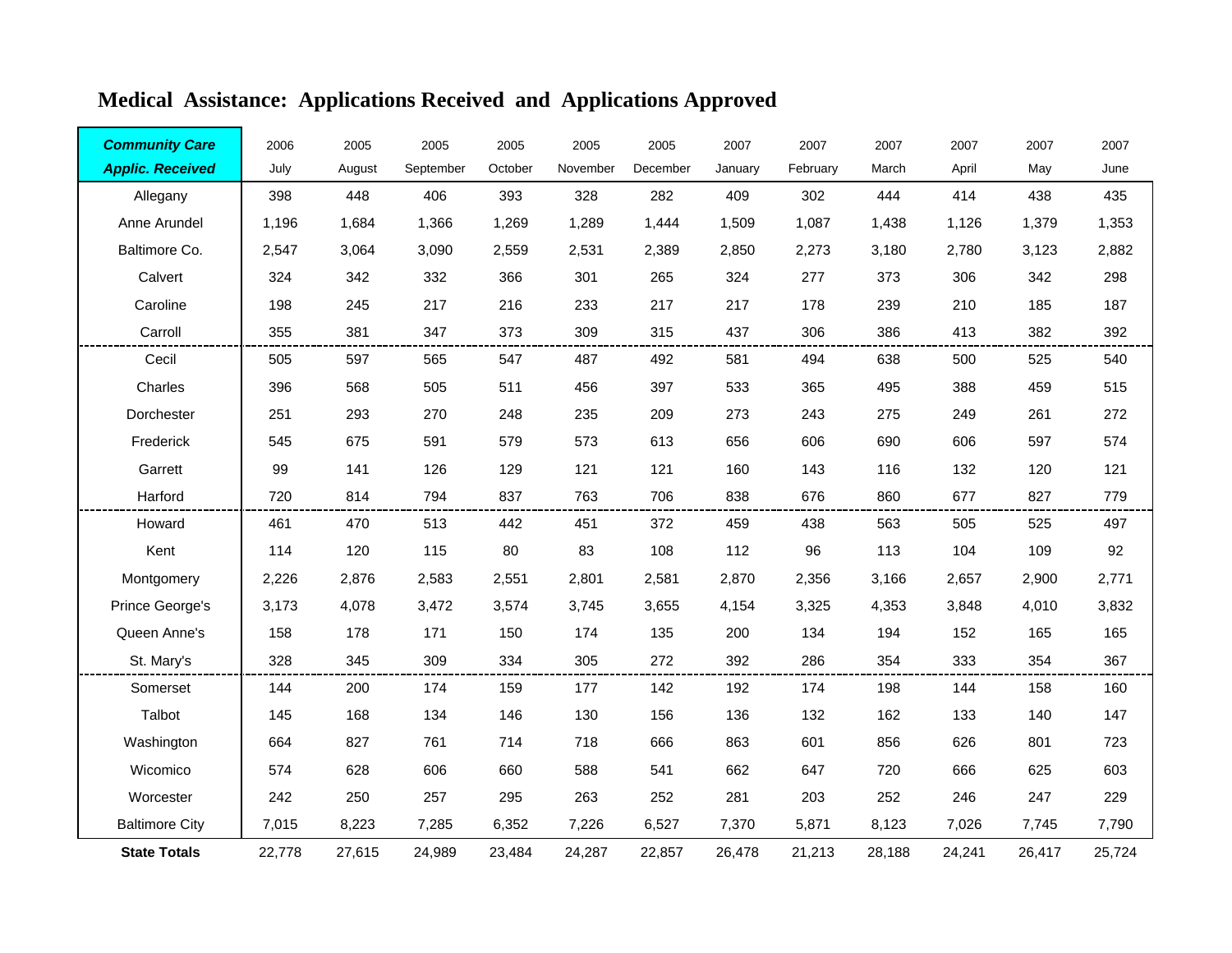| <b>Community Care</b>   | 2006   | 2005   | 2005      | 2005    | 2005     | 2005     | 2007    | 2007     | 2007   | 2007   | 2007   | 2007   |
|-------------------------|--------|--------|-----------|---------|----------|----------|---------|----------|--------|--------|--------|--------|
| <b>Applic. Approved</b> | July   | August | September | October | November | December | January | February | March  | April  | May    | June   |
| Allegany                | 329    | 359    | 338       | 277     | 276      | 261      | 311     | 281      | 324    | 272    | 305    | 323    |
| Anne Arundel            | 999    | 1,186  | 1,036     | 914     | 1,019    | 1,078    | 1,100   | 1,028    | 1,209  | 1,206  | 1,296  | 1,187  |
| Baltimore Co.           | 1,802  | 2,313  | 1,843     | 1,943   | 1,837    | 2,088    | 2,106   | 1,950    | 2,322  | 1,992  | 2,733  | 2,625  |
| Calvert                 | 218    | 259    | 228       | 229     | 230      | 203      | 242     | 213      | 282    | 206    | 264    | 207    |
| Caroline                | 157    | 207    | 206       | 146     | 157      | 182      | 190     | 157      | 200    | 181    | 153    | 172    |
| Carroll                 | 253    | 310    | 277       | 264     | 224      | 258      | 298     | 265      | 262    | 319    | 327    | 290    |
| Cecil                   | 340    | 415    | 402       | 310     | 363      | 404      | 350     | 376      | 478    | 301    | 401    | 384    |
| Charles                 | 309    | 457    | 379       | 392     | 382      | 358      | 395     | 357      | 434    | 416    | 442    | 480    |
| Dorchester              | 177    | 198    | 161       | 167     | 174      | 174      | 188     | 193      | 186    | 166    | 198    | 233    |
| Frederick               | 410    | 537    | 395       | 438     | 409      | 540      | 560     | 457      | 593    | 535    | 543    | 484    |
| Garrett                 | 94     | 144    | 115       | 118     | 126      | 126      | 152     | 109      | 126    | 124    | 106    | 114    |
| Harford                 | 519    | 610    | 454       | 492     | 452      | 639      | 533     | 487      | 804    | 573    | 739    | 589    |
| Howard                  | 381    | 431    | 459       | 422     | 429      | 446      | 347     | 532      | 541    | 502    | 589    | 539    |
| Kent                    | 82     | 71     | 80        | 46      | 64       | 75       | 75      | 68       | 79     | 76     | 85     | 54     |
| Montgomery              | 1,844  | 2,164  | 2,058     | 2,219   | 2,225    | 2,423    | 2,616   | 2,102    | 2,792  | 2,262  | 2,518  | 2,427  |
| Prince George's         | 2,553  | 3,056  | 2,745     | 2,753   | 2,974    | 2,746    | 3,270   | 2,894    | 3,755  | 2,894  | 3,708  | 3,285  |
| Queen Anne's            | 124    | 120    | 138       | 102     | 120      | 113      | 131     | 118      | 143    | 131    | 154    | 120    |
| St. Mary's              | 230    | 351    | 268       | 297     | 294      | 210      | 312     | 242      | 310    | 255    | 296    | 288    |
| Somerset                | 83     | 145    | 133       | 126     | 124      | 119      | 143     | 151      | 175    | 122    | 131    | 158    |
| Talbot                  | 95     | 133    | 105       | 88      | 98       | 138      | 102     | 131      | 145    | 98     | 120    | 117    |
| Washington              | 445    | 604    | 510       | 467     | 482      | 478      | 584     | 478      | 609    | 491    | 596    | 524    |
| Wicomico                | 421    | 445    | 475       | 513     | 385      | 474      | 581     | 472      | 686    | 540    | 526    | 532    |
| Worcester               | 175    | 185    | 189       | 163     | 184      | 204      | 258     | 164      | 213    | 193    | 185    | 195    |
| <b>Baltimore City</b>   | 3,837  | 4,865  | 3,746     | 4.170   | 3,878    | 4,012    | 4,373   | 3,988    | 5,000  | 4.284  | 4,626  | 4,985  |
| <b>State Totals</b>     | 15,877 | 19,565 | 16,740    | 17,056  | 16,906   | 17,749   | 19,217  | 17,213   | 21,668 | 18,139 | 21,041 | 20,312 |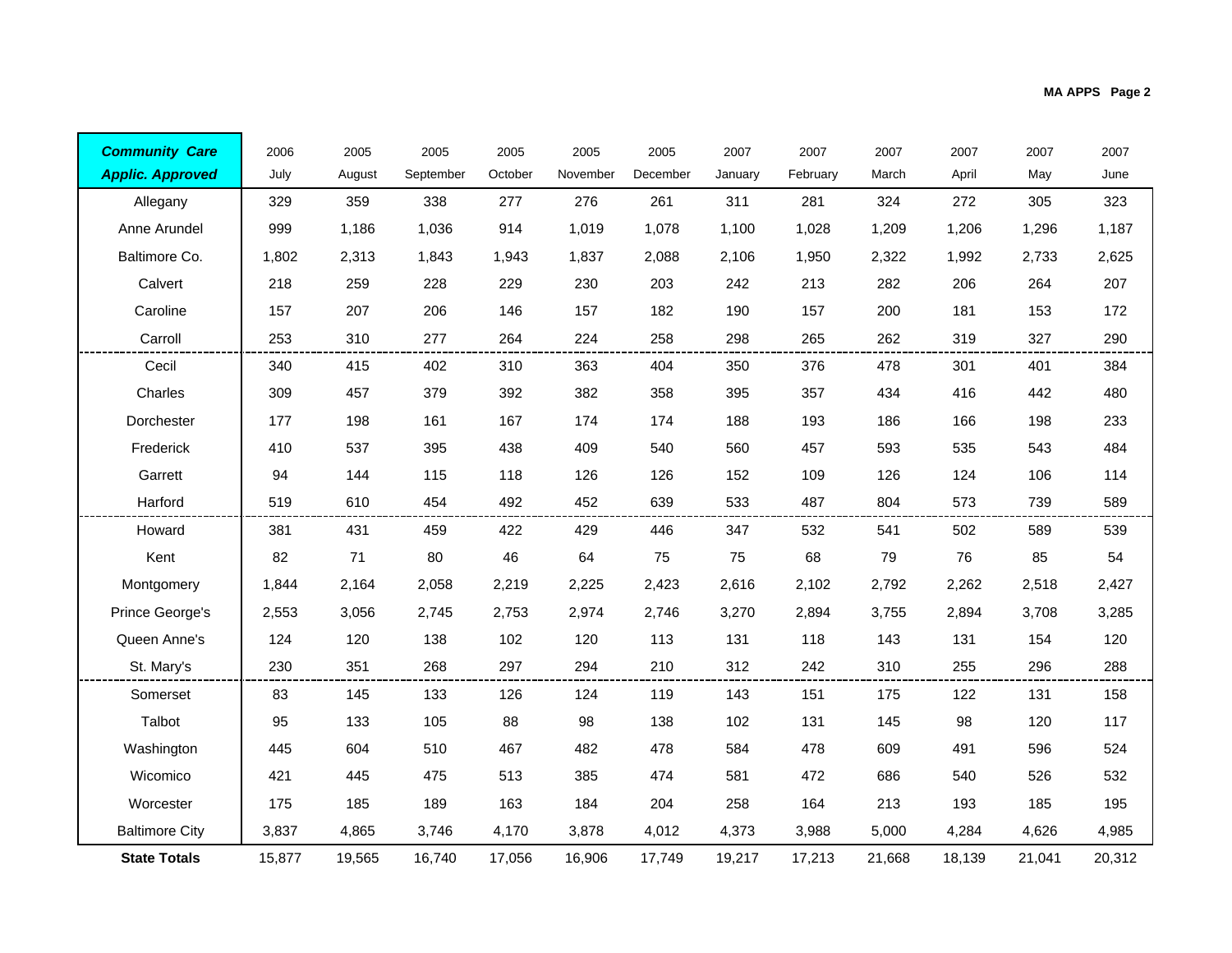| <b>Long Term Care</b>   | 2006           | 2005                      | 2005           | 2005             | 2005             | 2005           | 2007    | 2007           | 2007           | 2007           | 2007           | 2007                    |
|-------------------------|----------------|---------------------------|----------------|------------------|------------------|----------------|---------|----------------|----------------|----------------|----------------|-------------------------|
| <b>Applic. Received</b> | July           | August                    | September      | October          | November         | December       | January | February       | March          | April          | May            | June                    |
| Allegany                | 24             | 26                        | 30             | 26               | 29               | 25             | 33      | 24             | 37             | 31             | 31             | 23                      |
| Anne Arundel            | 49             | 48                        | 35             | 46               | 42               | 44             | 40      | 38             | 51             | 37             | 42             | 51                      |
| Baltimore Co.           | 90             | 143                       | 86             | 90               | 78               | 75             | 81      | 76             | 118            | 110            | 98             | 102                     |
| Calvert                 | 12             | 8                         | 6              | 9                | $\overline{4}$   | 4              | 12      | 8              | 8              | 10             | 13             | 12                      |
| Caroline                | $\sqrt{5}$     | $\overline{7}$            | $\overline{4}$ | $\,6$            | $\overline{7}$   | 9              | $\bf 8$ | $\,6$          | $\overline{7}$ | 6              | 6              | $\overline{7}$          |
| Carroll                 | 21             | 25                        | 25             | 19               | 19               | 13             | 31      | 19             | 29             | 28             | 26             | 18                      |
| Cecil                   | 11             | 20                        | 16             | 17               | 19               | 16             | 15      | 9              | 13             | 12             | 11             | 20                      |
| Charles                 | 10             | 14                        | 10             | 18               | 27               | 15             | 16      | 13             | 17             | 9              | 14             | 16                      |
| Dorchester              | $\mathbf{1}$   | 10                        | 6              | 11               | 6                | 15             | $\,6$   | 11             | $\overline{7}$ | 6              | $\overline{7}$ | 12                      |
| Frederick               | 21             | 31                        | 15             | 14               | 22               | 17             | 22      | 28             | 23             | 20             | 29             | 19                      |
| Garrett                 | $\,6$          | 3                         | 4              | 3                | $\overline{7}$   | 6              | 11      | $\overline{7}$ | 17             | $\overline{7}$ | 4              | 6                       |
| Harford                 | 31             | 26                        | 19             | 39               | 23               | 39             | 36      | 33             | 42             | 32             | 38             | 38                      |
| Howard                  | 14             | 20                        | 5              | 14               | 12               | 8              | 7       | 8              | 11             | 16             | 9              | 11                      |
| Kent                    | 5              | 8                         | $\mathbf{1}$   | $\overline{7}$   | 8                | 4              | $\bf 8$ | $\overline{5}$ | $\overline{c}$ | $\mathbf{1}$   | 10             | 5                       |
| Montgomery              | 85             | 86                        | 82             | 105              | 94               | 91             | 98      | 77             | 127            | 97             | 93             | 105                     |
| Prince George's         | 70             | 100                       | 76             | 92               | 79               | 72             | 128     | 86             | 135            | 83             | 101            | 130                     |
| Queen Anne's            | 6              | 8                         | $\overline{2}$ | 10               | 9                | 6              | 10      | $\overline{7}$ | $\,8\,$        | 9              | 5              | $\overline{\mathbf{4}}$ |
| St. Mary's              | 13             | 12                        | 9              | $\overline{2}$   | 16               | 6              | 15      | 18             | 17             | 16             | 11             | 15                      |
| Somerset                | 13             | 7                         | 4              | 10               | 11               | 6              | 16      | 11             | 14             | 6              | $\overline{7}$ | 10                      |
| Talbot                  | $\overline{7}$ | $\ensuremath{\mathsf{3}}$ | 13             | $\boldsymbol{7}$ | $\boldsymbol{9}$ | $\overline{7}$ | 6       | $9\,$          | 10             | $\overline{7}$ | $\overline{7}$ | $\boldsymbol{9}$        |
| Washington              | 22             | 37                        | 37             | 37               | 26               | 29             | 24      | 23             | 35             | 29             | 30             | 25                      |
| Wicomico                | 16             | 16                        | 22             | 18               | 14               | 11             | 33      | 25             | 29             | 13             | 24             | 12                      |
| Worcester               | 11             | 11                        | 18             | 17               | $\overline{7}$   | 16             | 19      | 10             | 19             | 13             | 6              | $\sqrt{5}$              |
| <b>Baltimore City</b>   | 167            | 193                       | 162            | 184              | 147              | 185            | 178     | 158            | 240            | 182            | 173            | 183                     |
| <b>State Totals</b>     | 710            | 862                       | 687            | 801              | 715              | 719            | 853     | 709            | 1,016          | 780            | 795            | 838                     |

÷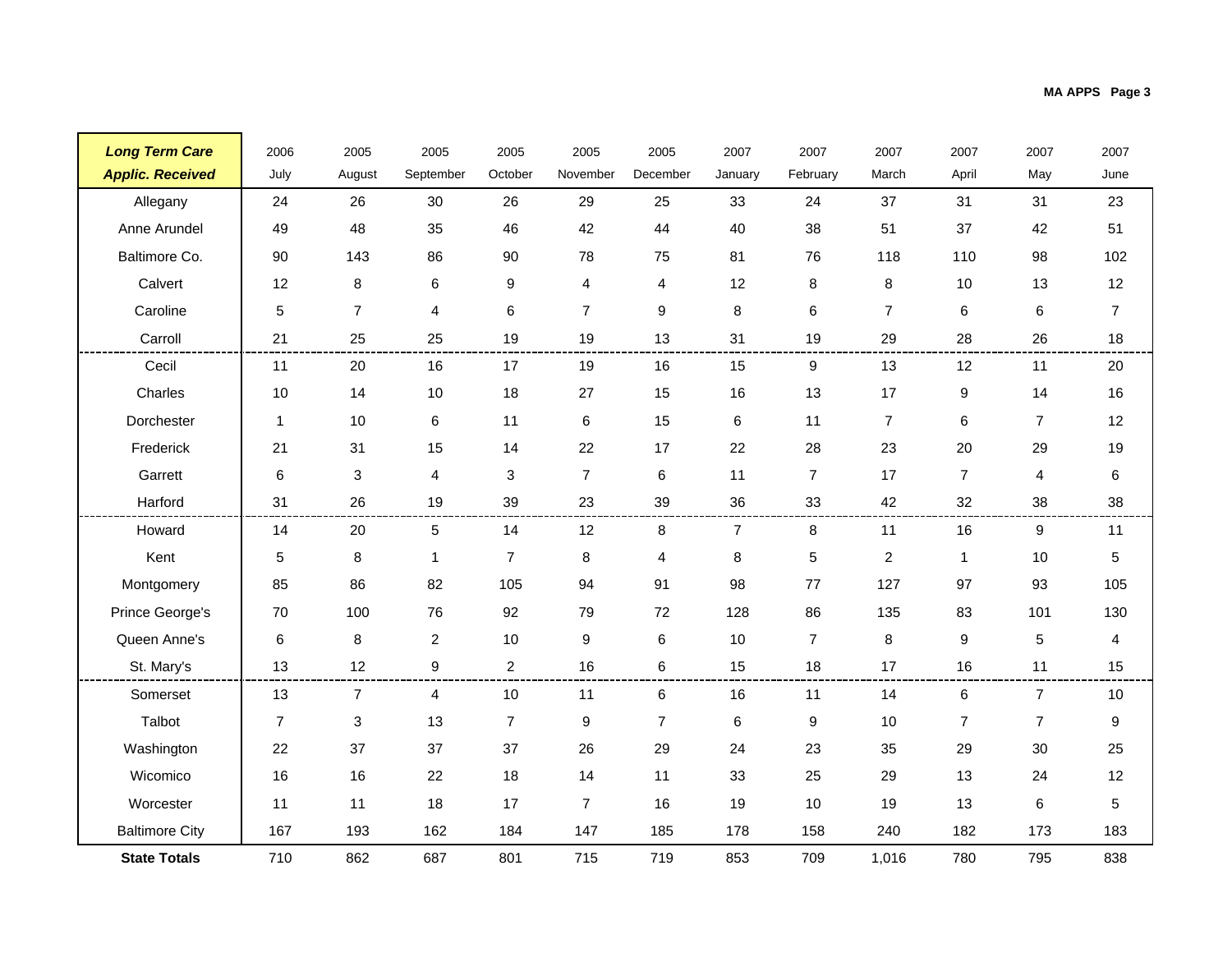|  |  |  |  |  | MA APPS Page 4 |  |  |
|--|--|--|--|--|----------------|--|--|
|--|--|--|--|--|----------------|--|--|

| <b>Long Term Care</b>   | 2006             | 2005           | 2005           | 2005             | 2005           | 2005           | 2007           | 2007           | 2007  | 2007           | 2007              | 2007           |
|-------------------------|------------------|----------------|----------------|------------------|----------------|----------------|----------------|----------------|-------|----------------|-------------------|----------------|
| <b>Applic. Approved</b> | July             | August         | September      | October          | November       | December       | January        | February       | March | April          | May               | June           |
| Allegany                | 15               | 17             | 25             | 24               | 28             | 28             | 20             | 25             | 26    | 35             | 36                | 30             |
| Anne Arundel            | 52               | 51             | 45             | 46               | 54             | 45             | 49             | 22             | 49    | 47             | 45                | 47             |
| Baltimore Co.           | 130              | 146            | 152            | 116              | 120            | 119            | 110            | 125            | 170   | 117            | 99                | 112            |
| Calvert                 | 15               | $\overline{7}$ | 3              | 10               | $\overline{c}$ | 3              | 4              | 13             | 17    | 6              | 3                 | 10             |
| Caroline                | 8                | 4              | $\overline{c}$ | 4                | 4              | $\overline{7}$ | 6              | $\mathbf{1}$   | 5     | 5              | $\overline{7}$    | 5              |
| Carroll                 | 14               | 23             | 24             | 21               | 26             | 14             | 16             | 18             | 22    | 20             | 15                | 21             |
| Cecil                   | 11               | 12             | 12             | 17               | 18             | 17             | 12             | 14             | 20    | 9              | $12 \overline{ }$ | 11             |
| Charles                 | 16               | 12             | 12             | 17               | 18             | 10             | 10             | 14             | 14    | 23             | 14                | 20             |
| Dorchester              | $\boldsymbol{9}$ | $\overline{7}$ | 8              | 12               | 11             | 4              | 9              | 9              | 13    | 11             | 10                | 12             |
| Frederick               | 14               | 21             | 20             | 15               | 9              | 11             | 18             | 25             | 11    | 39             | 18                | 55             |
| Garrett                 | 10               | $\overline{7}$ | 9              | $\boldsymbol{9}$ | 4              | 4              | 9              | $\overline{4}$ | 13    | 10             | 8                 | 8              |
| Harford                 | 16               | 24             | 21             | 25               | 20             | 19             | 31             | 22             | 36    | 14             | 21                | 28             |
| Howard                  | 11               | 19             | 18             | 22               | 19             | 15             | 22             | 11             | 20    | 16             | 24                | 16             |
| Kent                    | 3                | 6              | 3              | $\overline{7}$   | 1              | 3              | 9              | 8              | 6     | $\overline{2}$ | 6                 | $\overline{7}$ |
| Montgomery              | 78               | 88             | 74             | 102              | 96             | 85             | 68             | 61             | 99    | 84             | 119               | 91             |
| Prince George's         | 96               | 121            | 94             | 85               | 103            | 114            | 141            | 92             | 145   | 107            | 105               | 127            |
| Queen Anne's            | 6                | 5              | 8              | 8                | 6              | 4              | 8              | 3              | 6     | 8              | 5                 | 6              |
| St. Mary's              | 12               | 31             | 22             | 10               | 34             | 14             | 18             | 28             | 28    | 26             | 2                 | 14             |
| Somerset                | 8                | 10             | 11             | 6                | 10             | 7              | $\overline{7}$ | 11             | 9     | 9              | 9                 | 9              |
| Talbot                  | 6                | 3              | 15             | 3                | 3              | 10             | 5              | 4              | 5     | 13             | 10                | 0              |
| Washington              | 23               | 34             | 34             | 31               | 30             | 28             | 29             | 25             | 24    | 26             | 28                | 11             |
| Wicomico                | 18               | 29             | 22             | 20               | 12             | 15             | 29             | 30             | 28    | 11             | 23                | 20             |
| Worcester               | 9                | 9              | 13             | 11               | 23             | 21             | 20             | 12             | 14    | 13             | 8                 | 17             |
| <b>Baltimore City</b>   | 182              | 263            | 184            | 232              | 213            | 249            | 282            | 250            | 246   | 230            | 213               | 242            |
| <b>State Totals</b>     | 762              | 949            | 831            | 853              | 864            | 846            | 932            | 827            | 1,026 | 881            | 840               | 919            |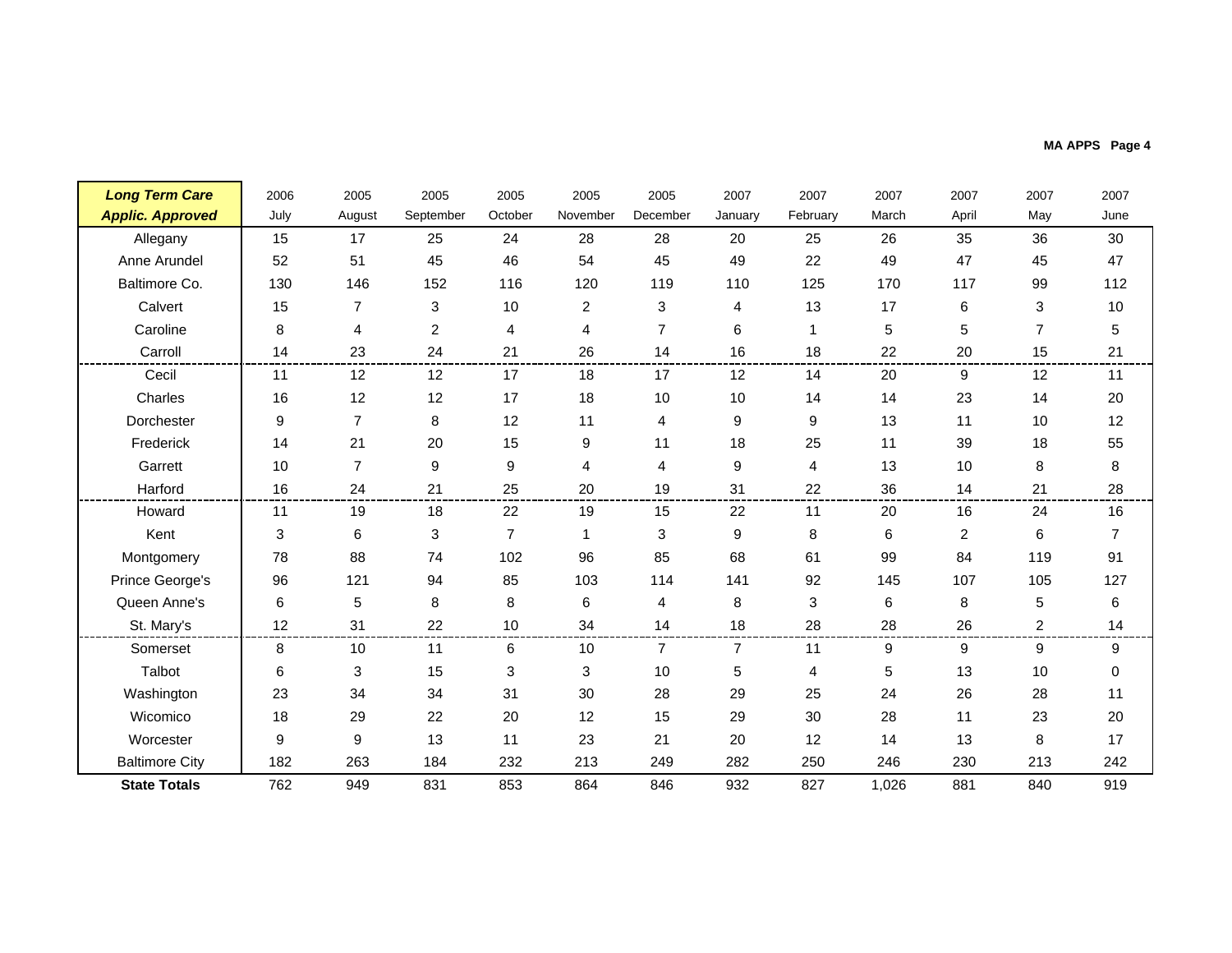#### **Medical Assistance : Cases Under Care**

| <b>Community</b>      | 2006    | 2006    | 2006      | 2006    | 2006     | 2006     | 2007    | 2007     | 2007    | 2007    | 2007    | 2007    |
|-----------------------|---------|---------|-----------|---------|----------|----------|---------|----------|---------|---------|---------|---------|
| <b>Care</b>           | July    | August  | September | October | November | December | January | February | March   | April   | May     | June    |
| Allegany              | 5,194   | 5,160   | 5,353     | 5,151   | 5,309    | 5,094    | 5,174   | 5,359    | 5,203   | 5,346   | 5,174   | 5,395   |
| Anne Arundel          | 14,684  | 14,821  | 15,464    | 14,644  | 15,176   | 14,388   | 14,312  | 15,040   | 14,460  | 15,174  | 14,510  | 15,219  |
| Baltimore Co.         | 32,089  | 32,183  | 33,283    | 31,748  | 32,856   | 31,366   | 31,204  | 32,397   | 31,158  | 32,428  | 31,225  | 32,820  |
| Calvert               | 3,021   | 3,057   | 3,223     | 3,110   | 3,257    | 3,108    | 3,139   | 3,272    | 3,165   | 3,285   | 3,160   | 3,268   |
| Caroline              | 2,755   | 2,745   | 2,840     | 2,700   | 2,794    | 2,723    | 2,752   | 2,842    | 2,791   | 2,911   | 2,804   | 2,887   |
| Carroll               | 3,918   | 3,955   | 4,143     | 4,026   | 4,144    | 4,000    | 3,994   | 4,117    | 3,915   | 4,131   | 4,018   | 4,197   |
| Cecil                 | 5,603   | 5,664   | 5,939     | 5,618   | 5,868    | 5,486    | 5,434   | 5,685    | 5,477   | 5,699   | 5,493   | 5,761   |
| Charles               | 5,397   | 5,469   | 5,694     | 5,504   | 5,764    | 5,461    | 5,374   | 5,593    | 5,396   | 5,660   | 5,443   | 5,784   |
| Dorchester            | 2,639   | 2,665   | 2,769     | 2,688   | 2,788    | 2,628    | 2,648   | 2,812    | 2,737   | 2,843   | 2,764   | 2,926   |
| Frederick             | 6,997   | 7.028   | 7,263     | 6,895   | 7.120    | 6,915    | 6.934   | 7,204    | 6,959   | 7,343   | 7,201   | 7,516   |
| Garrett               | 2,369   | 2,352   | 2,417     | 2,331   | 2,408    | 2,362    | 2,372   | 2,451    | 2,349   | 2,416   | 2,309   | 2,392   |
| Harford               | 8,829   | 8,847   | 9,127     | 8,613   | 8,927    | 8,536    | 8,483   | 8,790    | 8,720   | 9,014   | 8,599   | 8,927   |
| Howard                | 6,035   | 6,012   | 6,303     | 6,090   | 6,427    | 6,186    | 5,987   | 6,215    | 5,938   | 6,246   | 6,065   | 6,341   |
| Kent                  | 1,186   | 1,202   | 1,246     | 1,185   | 1,225    | 1,188    | 1,147   | 1,181    | 1,117   | 1,170   | 1,156   | 1,188   |
| Montgomery            | 30,274  | 30,432  | 31,455    | 30,503  | 31,606   | 30,643   | 30,943  | 32,054   | 31,305  | 32,435  | 31,516  | 32,839  |
| Prince George's       | 42,134  | 42,158  | 43,610    | 41,097  | 42,996   | 40,645   | 40,673  | 42,389   | 40,881  | 42,635  | 40,733  | 42,828  |
| Queen Anne's          | 1,685   | 1,667   | 1,748     | 1,655   | 1,722    | 1,649    | 1,666   | 1,725    | 1,688   | 1,753   | 1,697   | 1,747   |
| St. Mary's            | 4,555   | 4,628   | 4,726     | 4,583   | 4,811    | 4,532    | 4,565   | 4,722    | 4,576   | 4,707   | 4,561   | 4,735   |
| Somerset              | 2,194   | 2,201   | 2,266     | 2,156   | 2,247    | 2,174    | 2,187   | 2,297    | 2,238   | 2,279   | 2,220   | 2,325   |
| Talbot                | 1,749   | 1,751   | 1,785     | 1,709   | 1,789    | 1,747    | 1,751   | 1,826    | 1,781   | 1,837   | 1,786   | 1,824   |
| Washington            | 8,227   | 8,339   | 8,589     | 8,253   | 8,605    | 8,200    | 8,270   | 8,618    | 8,404   | 8,752   | 8,587   | 8,882   |
| Wicomico              | 7,614   | 7,613   | 7,925     | 7,560   | 7,815    | 7,524    | 7,543   | 7,865    | 7,678   | 8,012   | 7,702   | 8,035   |
| Worcester             | 2,797   | 2,819   | 2,933     | 2,770   | 2,924    | 2,839    | 2,856   | 2,981    | 2,897   | 3,040   | 2,871   | 2,986   |
| <b>Baltimore City</b> | 67,010  | 67,209  | 69,273    | 66,188  | 68,335   | 64,913   | 65,088  | 67,496   | 65,659  | 68,003  | 65,471  | 68,261  |
| <b>State Totals</b>   | 268,955 | 269,977 | 279,374   | 266,777 | 276,913  | 264,307  | 264,496 | 274,931  | 266,492 | 277,119 | 267,065 | 279,083 |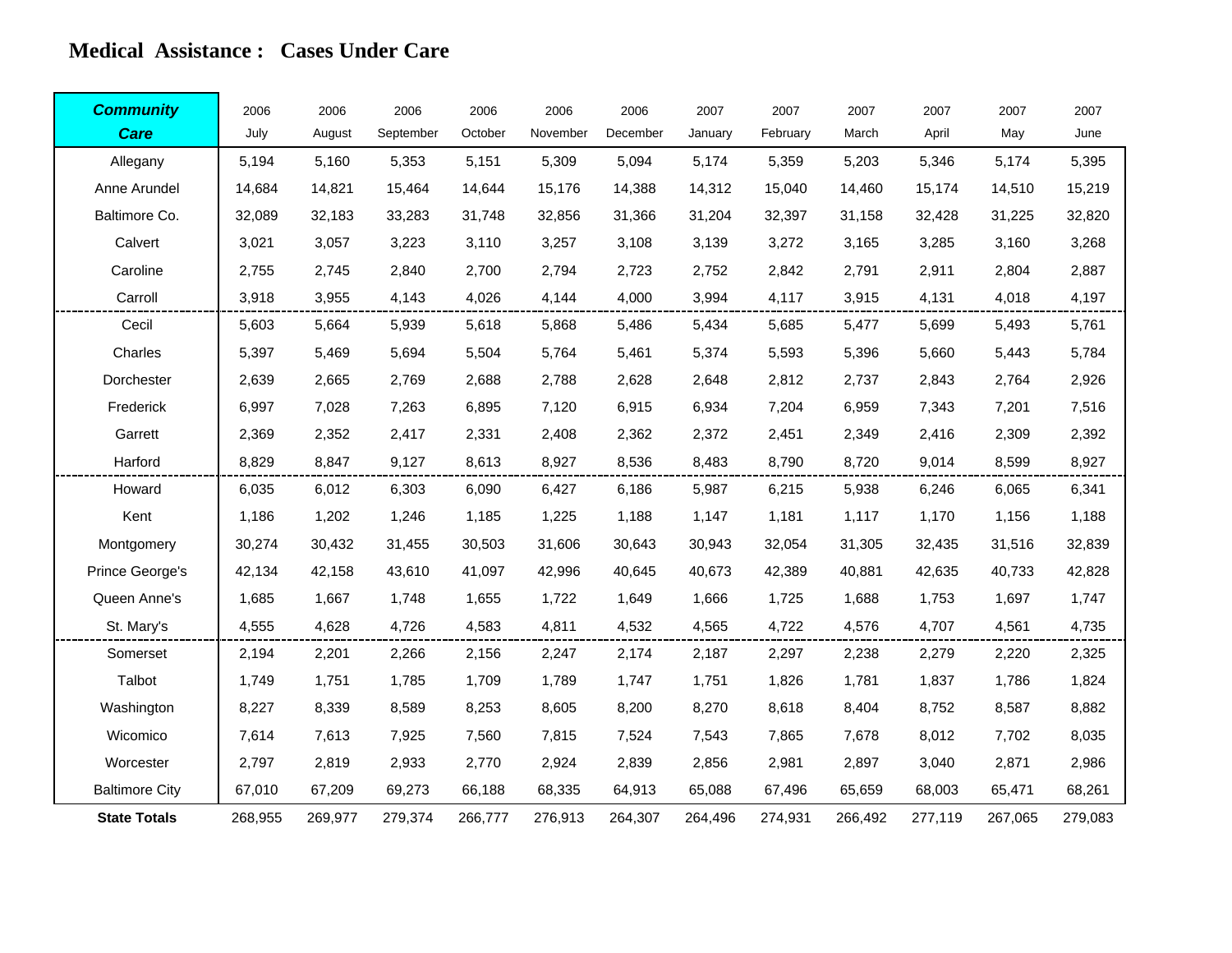|  | Page 2 |
|--|--------|
|  |        |

| <b>Long Term</b>      | 2006   | 2006   | 2006      | 2006    | 2006     | 2006     | 2007    | 2007     | 2007   | 2007   | 2007   | 2007   |
|-----------------------|--------|--------|-----------|---------|----------|----------|---------|----------|--------|--------|--------|--------|
| <b>Care</b>           | July   | August | September | October | November | December | January | February | March  | April  | May    | June   |
| Allegany              | 769    | 741    | 752       | 755     | 767      | 768      | 750     | 737      | 726    | 731    | 729    | 739    |
| Anne Arundel          | 903    | 915    | 921       | 923     | 941      | 920      | 923     | 909      | 883    | 877    | 862    | 872    |
| Baltimore Co.         | 2,502  | 2,482  | 2,538     | 2,495   | 2,547    | 2,515    | 2,486   | 2,515    | 2,425  | 2,466  | 2,381  | 2,406  |
| Calvert               | 213    | 208    | 208       | 204     | 200      | 197      | 191     | 194      | 190    | 187    | 179    | 181    |
| Caroline              | 157    | 150    | 147       | 147     | 145      | 147      | 141     | 134      | 132    | 134    | 136    | 138    |
| Carroll               | 447    | 452    | 461       | 438     | 454      | 444      | 433     | 430      | 436    | 437    | 416    | 426    |
| Cecil                 | 273    | 274    | 281       | 288     | 288      | 292      | 287     | 290      | 292    | 285    | 282    | 282    |
| Charles               | 249    | 249    | 256       | 252     | 257      | 243      | 240     | 244      | 250    | 264    | 267    | 271    |
| Dorchester            | 169    | 168    | 170       | 176     | 177      | 173      | 171     | 172      | 177    | 180    | 178    | 181    |
| Frederick             | 570    | 572    | 578       | 571     | 569      | 541      | 534     | 542      | 514    | 535    | 530    | 555    |
| Garrett               | 261    | 259    | 264       | 258     | 259      | 253      | 253     | 244      | 246    | 245    | 247    | 246    |
| Harford               | 507    | 514    | 521       | 517     | 514      | 506      | 507     | 502      | 500    | 492    | 486    | 484    |
| Howard                | 287    | 295    | 301       | 298     | 305      | 295      | 301     | 299      | 288    | 290    | 292    | 301    |
| Kent                  | 91     | 94     | 93        | 93      | 90       | 89       | 88      | 86       | 87     | 86     | 83     | 85     |
| Montgomery            | 1,973  | 1,981  | 2,004     | 2,001   | 2,035    | 2,024    | 2,009   | 2,024    | 1,990  | 1,953  | 1,959  | 1,980  |
| Prince George's       | 2,022  | 2,040  | 2,087     | 2,018   | 2,065    | 2,019    | 2,041   | 2,061    | 2,038  | 2,065  | 2,029  | 2,081  |
| Queen Anne's          | 102    | 98     | 104       | 100     | 101      | 100      | 95      | 97       | 95     | 97     | 93     | 96     |
| St. Mary's            | 355    | 361    | 365       | 365     | 382      | 365      | 352     | 357      | 353    | 366    | 358    | 356    |
| Somerset              | 150    | 153    | 156       | 146     | 154      | 149      | 144     | 152      | 146    | 151    | 144    | 147    |
| Talbot                | 141    | 140    | 152       | 145     | 147      | 144      | 146     | 146      | 142    | 144    | 144    | 142    |
| Washington            | 584    | 588    | 610       | 612     | 626      | 619      | 616     | 625      | 604    | 611    | 602    | 592    |
| Wicomico              | 518    | 522    | 532       | 526     | 533      | 516      | 526     | 527      | 521    | 521    | 511    | 516    |
| Worcester             | 188    | 186    | 190       | 181     | 199      | 193      | 196     | 193      | 196    | 200    | 191    | 206    |
| <b>Baltimore City</b> | 3.819  | 3,835  | 3,890     | 3.774   | 3,852    | 3,738    | 3.736   | 3,781    | 3,694  | 3,763  | 3,658  | 3,760  |
| <b>State Totals</b>   | 17,250 | 17,277 | 17,581    | 17,283  | 17,607   | 17,250   | 17,166  | 17,261   | 16,925 | 17,080 | 16,757 | 17,043 |